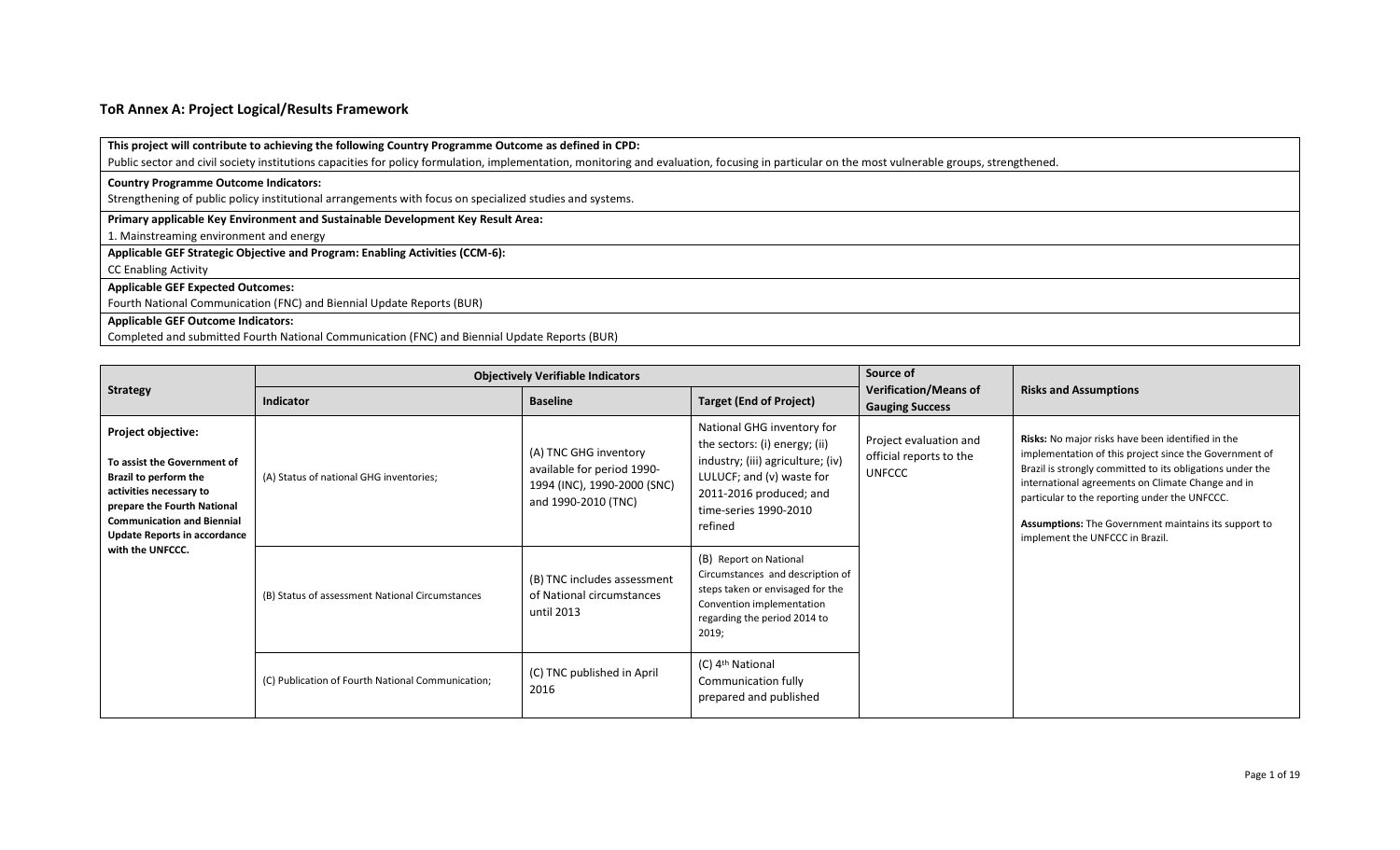|                                                                                                                                          | <b>Objectively Verifiable Indicators</b>                                                                                                                                                 |                                                                                                    |                                                                                                                        | Source of                                              |                                                                                                                                                                                                                                                                                            |
|------------------------------------------------------------------------------------------------------------------------------------------|------------------------------------------------------------------------------------------------------------------------------------------------------------------------------------------|----------------------------------------------------------------------------------------------------|------------------------------------------------------------------------------------------------------------------------|--------------------------------------------------------|--------------------------------------------------------------------------------------------------------------------------------------------------------------------------------------------------------------------------------------------------------------------------------------------|
| <b>Strategy</b>                                                                                                                          | <b>Indicator</b>                                                                                                                                                                         | <b>Baseline</b>                                                                                    | <b>Target (End of Project)</b>                                                                                         | <b>Verification/Means of</b><br><b>Gauging Success</b> | <b>Risks and Assumptions</b>                                                                                                                                                                                                                                                               |
|                                                                                                                                          | (D) Level of institutional capacity in Brazil for<br>education, training and public awareness related to<br>climate change.                                                              | (D) Fragmented initiatives on<br>education, training and public<br>awareness                       | (D) At least one research<br>group supporting education,<br>training and public awareness<br>initiatives               |                                                        |                                                                                                                                                                                                                                                                                            |
|                                                                                                                                          | (E) Biennial Update Report for reference year 2012 and<br>2014                                                                                                                           | (E) First BUR                                                                                      | (E) BURs (submitted on 2016 and<br>2018)                                                                               |                                                        |                                                                                                                                                                                                                                                                                            |
|                                                                                                                                          | (A) Database of emission factors and activity data;                                                                                                                                      | (A) Pilot database available under<br>the SNC and TNC                                              | (A) Procedures for inventory<br>development and management<br>to enhance the current system<br>evaluated and adjusted; | Status of the preparation<br>of the inventory report   |                                                                                                                                                                                                                                                                                            |
| Outcome 1:<br><b>National GHG inventory is</b><br>improved and updated.                                                                  | (B) QA/QC plan for GHG emission data per sector;                                                                                                                                         | (B) QA/QC pilot has been<br>designed and implemented under<br>SNC and TNC                          | (B) Best practices in the<br>elaboration of inventories<br>adopted.                                                    |                                                        | Risks: (1) Coordination with stakeholders may cause<br>delay since a large number of actors from different<br>economic sectors of the society are involved. (2)<br>Difficulty in hiring qualified people.                                                                                  |
|                                                                                                                                          | (C) National GHG inventory for the sectors: (i) energy;<br>(ii) industry; (iii) agriculture; (iv) LULUCF; and (v) waste;<br>for 2011-2014 produced and time-series 1990-2010<br>refined. | (C) GHG inventory available for<br>period 1990-1994 (INC), 1990-<br>2000 (SNC) and 1990-2010 (TNC) | (C) GHG inventory available for<br>the period 2011-2014, including<br>refinement of time-series 1990-<br>2010.         |                                                        | Assumptions: (1) 4NC will benefit from experience gained<br>with INC, SNC and TNC; (2) Project can draw on a pool of<br>experts, including Rede CLIMA researchers; (3) The<br>Government maintains its support to implement the<br>UNFCCC in Brazil.                                       |
| <b>Outcome 2: National</b><br>circumstances, envisaged<br>steps for the Convention<br>implementation, and other<br>relevant information. | (A) Assessment of national circumstances in Brazil;                                                                                                                                      | (A) TNC (data until 2013)                                                                          | (A) Report on national and<br>regional development priorities<br>and institutional arrangements.                       | Status of the report<br>preparation                    | Risks: (1) Limited political support to Climate Change<br>issues; (2) Difficulty in hiring qualified people.<br>Assumptions: (1) 4NC will benefit from experience gained<br>with INC, SNC and TNC; (2) Project can draw on a pool of<br>experts, including Rede CLIMA researchers; (3) The |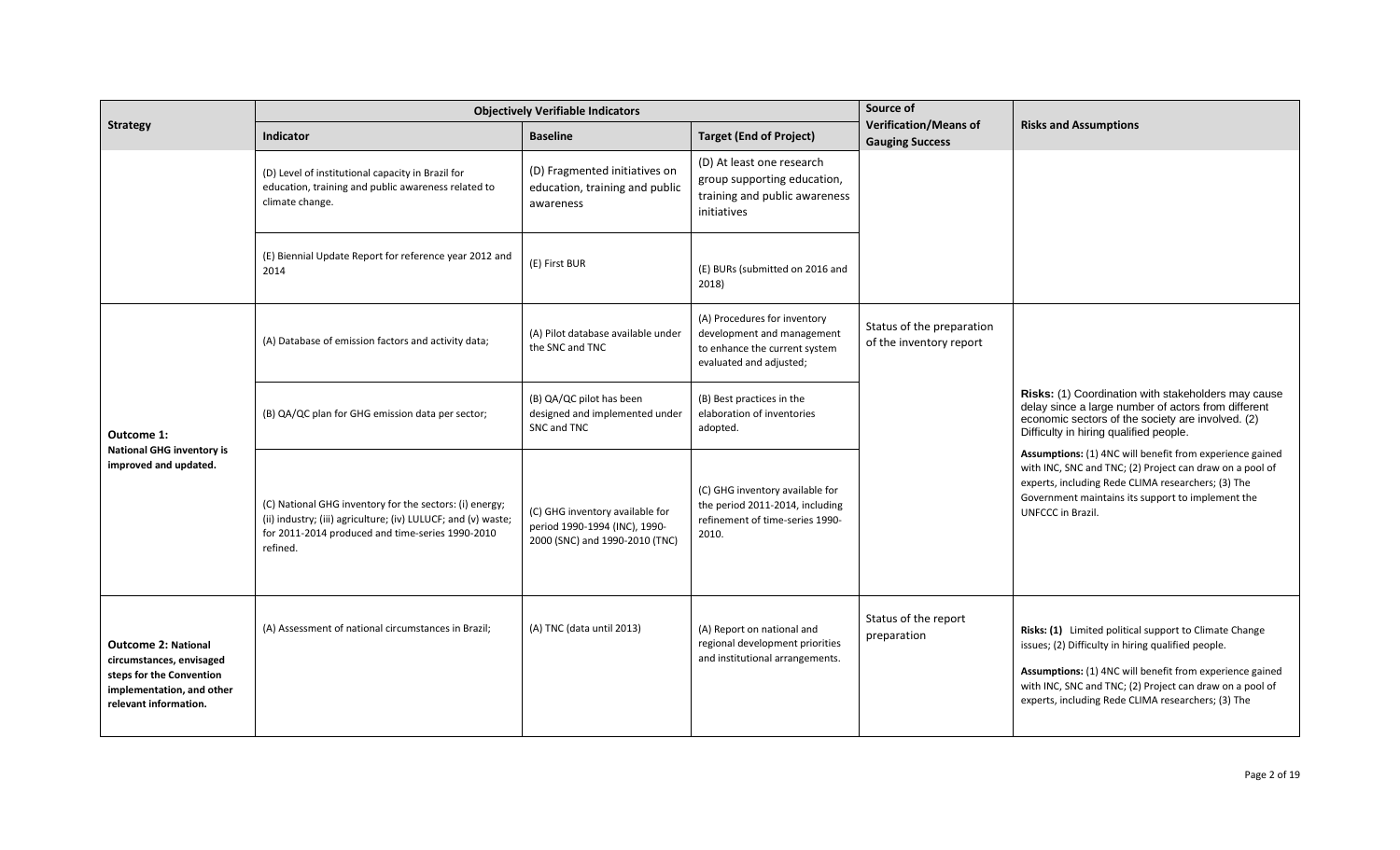|                                                                   | <b>Objectively Verifiable Indicators</b>                                                   |                                                                                                                 |                                                                                                                           | Source of                                                                                        |                                                                                                                                                                                                                                                                                                                                |
|-------------------------------------------------------------------|--------------------------------------------------------------------------------------------|-----------------------------------------------------------------------------------------------------------------|---------------------------------------------------------------------------------------------------------------------------|--------------------------------------------------------------------------------------------------|--------------------------------------------------------------------------------------------------------------------------------------------------------------------------------------------------------------------------------------------------------------------------------------------------------------------------------|
| <b>Strategy</b>                                                   | Indicator                                                                                  | <b>Baseline</b>                                                                                                 | <b>Target (End of Project)</b>                                                                                            | <b>Verification/Means of</b><br><b>Gauging Success</b>                                           | <b>Risks and Assumptions</b>                                                                                                                                                                                                                                                                                                   |
|                                                                   |                                                                                            |                                                                                                                 |                                                                                                                           |                                                                                                  | Government maintains its support to implement the<br>UNFCCC in Brazil.                                                                                                                                                                                                                                                         |
|                                                                   | B) Assessment of constraints and needs to implement<br>the Convention in Brazil;           | (B) TNC (data until 2013)                                                                                       | (B) Report on needs, constraints<br>and gaps and other relevant<br>information.                                           |                                                                                                  |                                                                                                                                                                                                                                                                                                                                |
|                                                                   | (C) Identification of activities and CC measures to<br>implement the Convention in Brazil; | (C) TNC (data until 2013)                                                                                       | (C) Report on measures for<br>climate change mitigation.                                                                  |                                                                                                  |                                                                                                                                                                                                                                                                                                                                |
| Outcome 3:<br>Vulnerability assessment and<br>adaptation measures | (A) Scenarios of "Brazilian Earth System Model<br>(BESM)";                                 | (A) BESM developed and<br>RESM/CPTEC model improved<br>with higher resolution for a larger<br>domain in the TNC | (A) Documented climate<br>scenarios based on the Brazilian<br>Earth System Model (BESM) and<br>downscaling with the RESM. | Status of the development<br>of the scenarios and the<br>vulnerability and<br>adaptation report. | Risks: Several minor risks have been identified: (1) complex<br>coordination with stakeholders may cause project delays;<br>(2) access to supercomputers; (3) delay to generate<br>regional climate change scenarios; (4) quality of satellite<br>images available for analysis; (5) delays in the preparations<br>of reports. |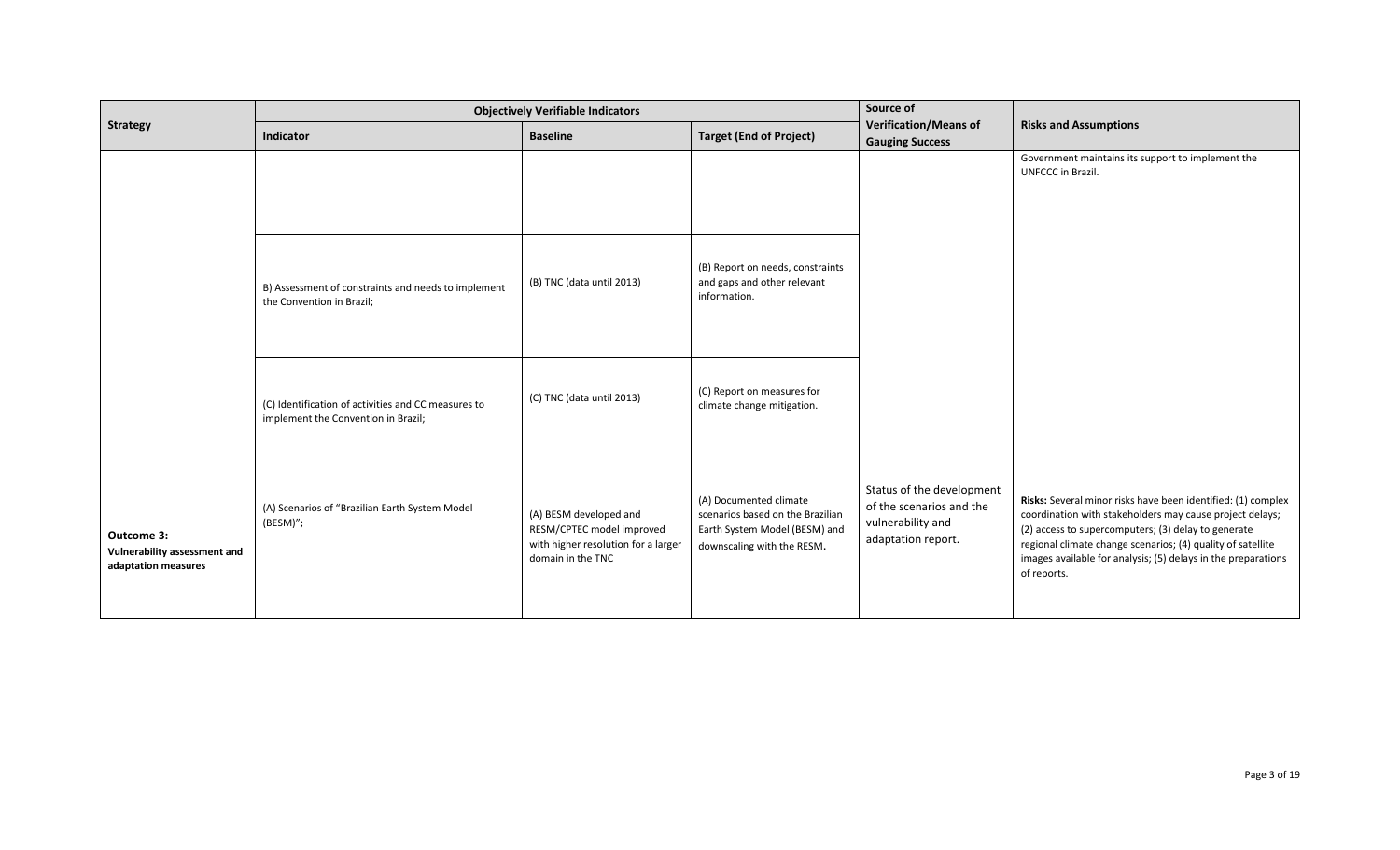|                 | <b>Objectively Verifiable Indicators</b>                                                                 |                                                                     |                                                                                                                                                                                                                                                                                                                                                             | Source of                                              |                                                                                         |
|-----------------|----------------------------------------------------------------------------------------------------------|---------------------------------------------------------------------|-------------------------------------------------------------------------------------------------------------------------------------------------------------------------------------------------------------------------------------------------------------------------------------------------------------------------------------------------------------|--------------------------------------------------------|-----------------------------------------------------------------------------------------|
| <b>Strategy</b> | Indicator                                                                                                | <b>Baseline</b>                                                     | <b>Target (End of Project)</b>                                                                                                                                                                                                                                                                                                                              | <b>Verification/Means of</b><br><b>Gauging Success</b> | <b>Risks and Assumptions</b>                                                            |
|                 | (B) Climate change impact assessment for atmospheric<br>chemistry, surface vegetation fires, and others; | (B) Limited CC impact assessment<br>has been prepared under TNC     | (B) Impact assessment of the<br>atmospheric chemistry<br>component of BESM; impact<br>assessment of surface vegetation<br>fires simulated by the fire module<br>of BESM; impact assessment of<br>projected large scale climatic<br>fluctuations of rainfall on river<br>runoff variations and its impacts<br>on ocean carbon cycles and<br>coastal erosion. |                                                        | Assumptions: The Government maintains its support to<br>implement the UNFCCC in Brazil. |
|                 | (C) Mapping of vulnerability of key sectors and regions<br>to climate change impacts.                    | (C) Improved data and<br>methodologies under TNC                    | (C) Regional and sectoral<br>vulnerability analysis (using<br>vulnerability indexes) and<br>generation of maps, under<br>various emission scenarios and<br>time slices, in GIS format.                                                                                                                                                                      |                                                        |                                                                                         |
|                 | (D) Assessment of human perception on climate<br>change                                                  | (D) Independent studies on<br>human perception on climate<br>change | (D) Network of low cost data<br>collection devices for the<br>assessment of the human<br>perception of climate variability<br>(extreme events) and change, to<br>be used as a metric for<br>adaptation policies.                                                                                                                                            |                                                        |                                                                                         |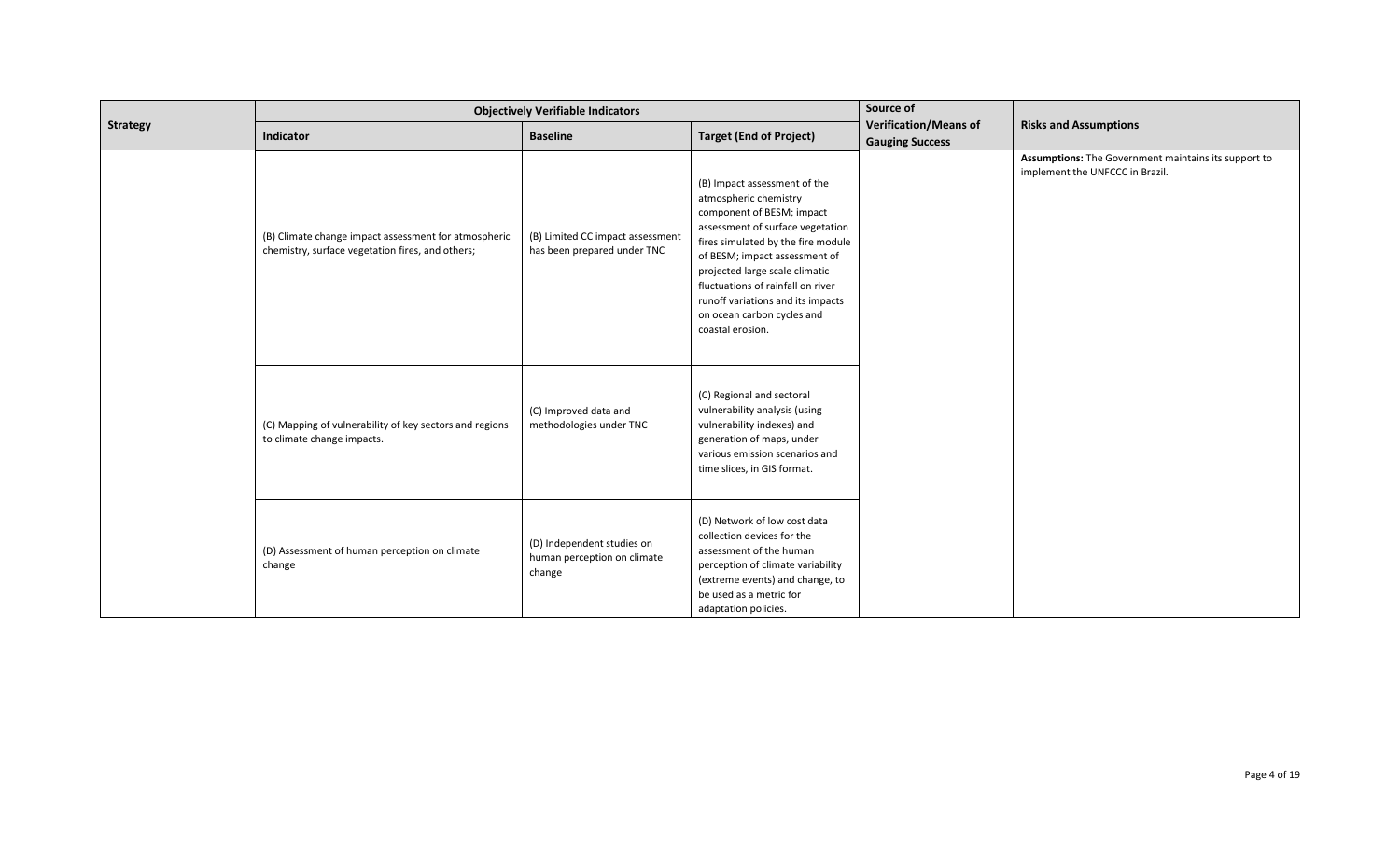|                                                                                        | <b>Objectively Verifiable Indicators</b>                                           |                                                                                                            |                                                                                                                                                                                                                                            | Source of                                              |                                                                                                                                                                                                                                                                                                                                        |
|----------------------------------------------------------------------------------------|------------------------------------------------------------------------------------|------------------------------------------------------------------------------------------------------------|--------------------------------------------------------------------------------------------------------------------------------------------------------------------------------------------------------------------------------------------|--------------------------------------------------------|----------------------------------------------------------------------------------------------------------------------------------------------------------------------------------------------------------------------------------------------------------------------------------------------------------------------------------------|
| <b>Strategy</b>                                                                        | Indicator                                                                          | <b>Baseline</b>                                                                                            | <b>Target (End of Project)</b>                                                                                                                                                                                                             | <b>Verification/Means of</b><br><b>Gauging Success</b> | <b>Risks and Assumptions</b>                                                                                                                                                                                                                                                                                                           |
|                                                                                        | (E) Identification of key sectors and regions with<br>climate change impacts.      | (E) Preliminary results of studies<br>on climate change vulnerability                                      | (E) Adaptation measures for the<br>key sectors identified.                                                                                                                                                                                 |                                                        |                                                                                                                                                                                                                                                                                                                                        |
|                                                                                        | (A) Assessment of policies and programs related to<br>climate change;              | (A) Revised National Plan of<br>Climate Change and regional<br>workshops realised for TNC<br>dissemination | (A) Relevant documents and<br>programs/policy briefs published<br>and disseminated.                                                                                                                                                        | Project reports (4NC,<br>evaluation report)            | Risks: Several minor risks have been identified: (1) no<br>interest of people to access the information; (2) difficulty to<br>involve the general public.<br>Assumptions: (1) The Government maintains its support to<br>implement the UNFCCC in Brazil; (2) is increasing people's<br>interest for matters related to climate change. |
| <b>Outcome 4: Public</b><br><b>Awareness and Education</b><br><b>Strategy in Place</b> | (B) Updated webpage from MCTI with information on<br>4NC;                          | (B) The dissemination of TNC and<br>the inventory results available on<br>the MCTI webpage                 | (B) Web site of the MCTI updated<br>with information on GHG<br>Inventories, legislation, scientific<br>knowledge and other climate<br>change issues.                                                                                       |                                                        |                                                                                                                                                                                                                                                                                                                                        |
|                                                                                        | (C) Dissemination of results found in the preparation<br>of National Communication | (C) Workshop's undertaken to<br>present the results of TNC                                                 | (C) Workshops, seminars and<br>meetings with subnational<br>governments organized and<br>participation in public events in<br>order to disseminate information<br>on climate change issues,<br>presenting main findings of the<br>project. |                                                        |                                                                                                                                                                                                                                                                                                                                        |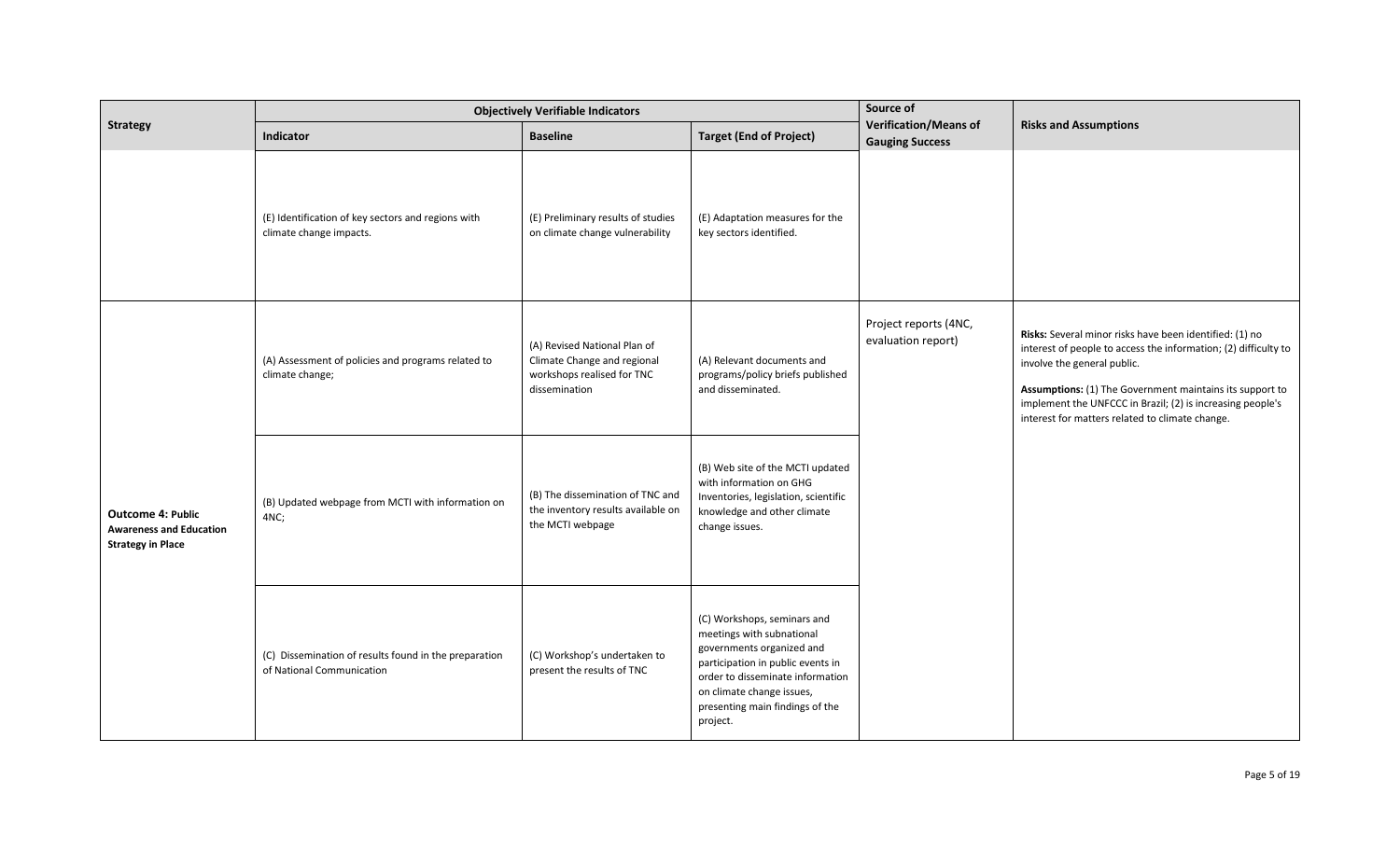|                                                                                                  | <b>Objectively Verifiable Indicators</b>                                                            |                                                |                                                                                                                         | Source of                                              |                                                                                                                                                                                                                                         |
|--------------------------------------------------------------------------------------------------|-----------------------------------------------------------------------------------------------------|------------------------------------------------|-------------------------------------------------------------------------------------------------------------------------|--------------------------------------------------------|-----------------------------------------------------------------------------------------------------------------------------------------------------------------------------------------------------------------------------------------|
| <b>Strategy</b>                                                                                  | Indicator                                                                                           | <b>Baseline</b>                                | <b>Target (End of Project)</b>                                                                                          | <b>Verification/Means of</b><br><b>Gauging Success</b> | <b>Risks and Assumptions</b>                                                                                                                                                                                                            |
| <b>Outcome 5: Publication and</b><br>submission of the Fourth NC.                                | (A) Publication of Fourth National Communication;                                                   | (A) Previous NCs                               | (A) Publication of the 4NC in hard<br>copy and alternative media in<br>Portuguese and English,<br>presented to the GoB; | Project reports (4NC,<br>evaluation report)            | Risks: No specific risks have been identified.<br><b>Assumptions:</b> (1) The Government maintains its support to<br>implement the UNFCCC in Brazil; (2) project stakeholders<br>correctly understand UNDP/GEF M&E principles.          |
|                                                                                                  | (B) Publication of Reference Reports of the key sectors<br>of the National GHG emissions Inventory. | (B) Publication of reference<br>reports of TCN | (B) Reference Reports of the<br>National Inventory published for<br>the different sectors.                              |                                                        |                                                                                                                                                                                                                                         |
| Outcome 6: Preparation and<br>submission of Biennial<br>Update Reports (BUR) in 2016<br>and 2018 | (A) Publication of Second BUR.                                                                      | (A) First BUR submitted                        | (A) BUR for 2016 published and<br>submitted, including updates of<br>information.                                       | Project reports (BUR-2016                              | Risks: (1) Delay in compilation of GHG inventory for period<br>1990-2012 and 1990-2014 by 2016 and 2018, respectively<br>due to limited time.<br>Assumptions: (1) Brazilian Government maintains its<br>support to implement the UNFCCC |
|                                                                                                  | (B) Publication of Third BUR.                                                                       | (B) Previous BUR                               | (B) BUR for 2018 published and<br>submitted, including updates of<br>information.                                       | and BUR-2018)                                          |                                                                                                                                                                                                                                         |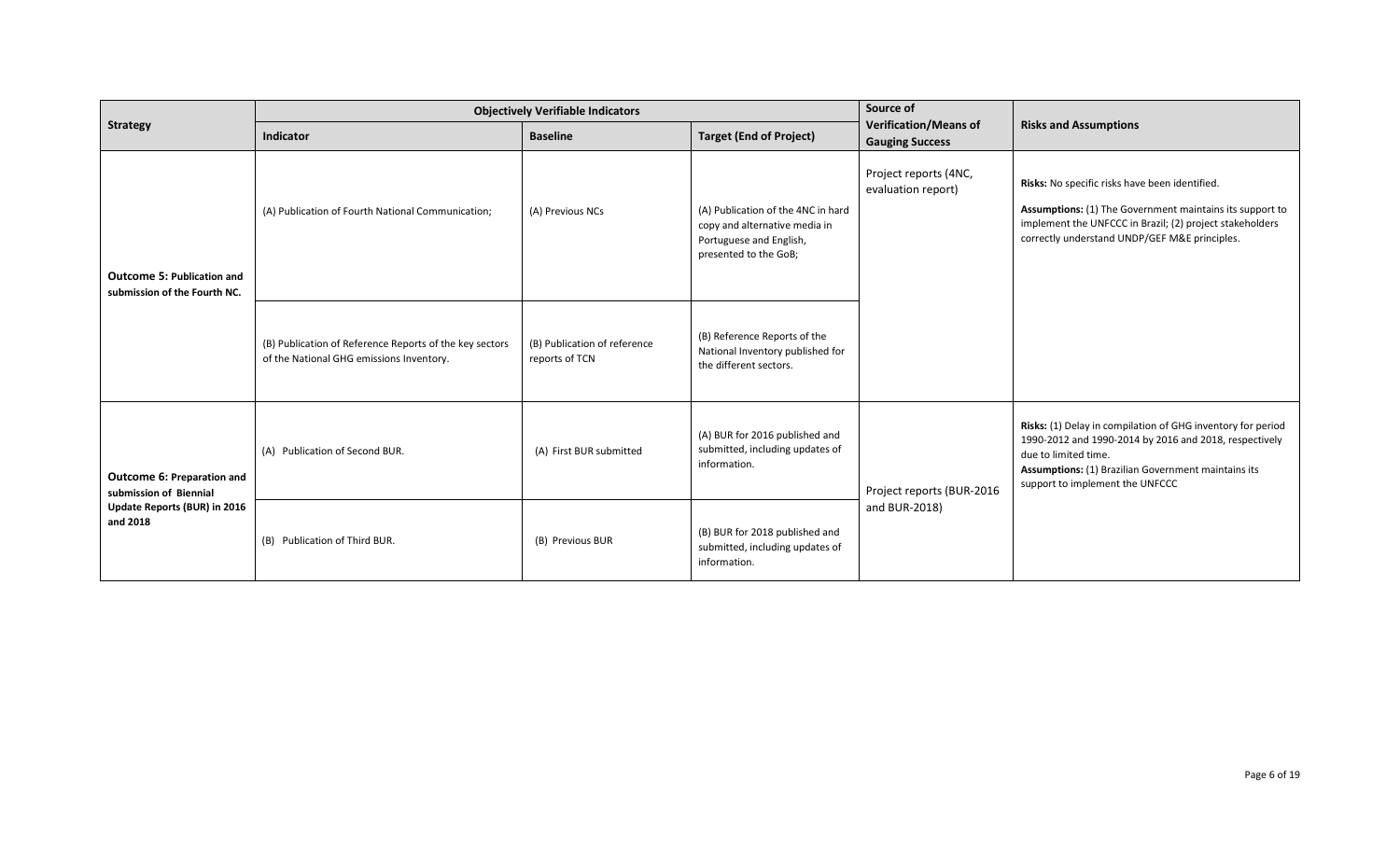**ToR Annex B: Project Information Package to be reviewed by TE team**

| $\#$           | Item (electronic versions preferred if available)                                                                                                                              |
|----------------|--------------------------------------------------------------------------------------------------------------------------------------------------------------------------------|
| 1              | Project Identification Form (PIF)                                                                                                                                              |
| $\overline{2}$ | <b>UNDP Initiation Plan</b>                                                                                                                                                    |
| 3              | Final UNDP-GEF Project Document with all annexes                                                                                                                               |
| 4              | <b>CEO Endorsement Request</b>                                                                                                                                                 |
| 5              | UNDP Social and Environmental Screening Procedure (SESP) and associated management                                                                                             |
|                | plans (if any)                                                                                                                                                                 |
| 6              | Inception Workshop Report                                                                                                                                                      |
| $\overline{7}$ | Mid-Term Review report and management response to MTR recommendations                                                                                                          |
| 8              | All Project Implementation Reports (PIRs)                                                                                                                                      |
| 9              | Progress reports (quarterly, semi-annual or annual, with associated workplans and financial                                                                                    |
|                | reports)                                                                                                                                                                       |
| 10             | Oversight mission reports                                                                                                                                                      |
| 11             | Minutes of Project Board Meetings and of other meetings (i.e. Project Appraisal Committee                                                                                      |
|                | meetings)                                                                                                                                                                      |
| 12             | GEF Tracking Tools (from CEO Endorsement, midterm and terminal stages)                                                                                                         |
| 13             | GEF/LDCF/SCCF Core Indicators (from PIF, CEO Endorsement, midterm and terminal stages);                                                                                        |
|                | for GEF-6 and GEF-7 projects only                                                                                                                                              |
| 14             | Financial data, including actual expenditures by project outcome, including management                                                                                         |
|                | costs, and including documentation of any significant budget revisions                                                                                                         |
| 15             | Co-financing data with expected and actual contributions broken down by type of co-                                                                                            |
|                | financing, source, and whether the contribution is considered as investment mobilized or                                                                                       |
|                | recurring expenditures                                                                                                                                                         |
| 16             | Audit reports                                                                                                                                                                  |
| 17             | Electronic copies of project outputs (booklets, manuals, technical reports, articles, etc.)                                                                                    |
| 18             | Sample of project communications materials                                                                                                                                     |
| 19             | Summary list of formal meetings, workshops, etc. held, with date, location, topic, and number                                                                                  |
|                | of participants                                                                                                                                                                |
| 20             | Any relevant socio-economic monitoring data, such as average incomes / employment levels                                                                                       |
|                | of stakeholders in the target area, change in revenue related to project activities                                                                                            |
| 21             | List of contracts and procurement items over ~US\$5,000 (i.e. organizations or companies<br>contracted for project outputs, etc., except in cases of confidential information) |
| 22             | List of related projects/initiatives contributing to project objectives approved/started after                                                                                 |
|                | GEF project approval (i.e. any leveraged or "catalytic" results)                                                                                                               |
| 23             | Data on relevant project website activity - e.g. number of unique visitors per month, number                                                                                   |
|                | of page views, etc. over relevant time period, if available                                                                                                                    |
| 24             | <b>UNDP Country Programme Document (CPD)</b>                                                                                                                                   |
| 25             | List/map of project sites, highlighting suggested visits                                                                                                                       |
| 26             | List and contact details for project staff, key project stakeholders, including Project Board                                                                                  |
|                | members, RTA, Project Team members, and other partners to be consulted                                                                                                         |
| 27             | Project deliverables that provide documentary evidence of achievement towards project                                                                                          |
|                | outcomes                                                                                                                                                                       |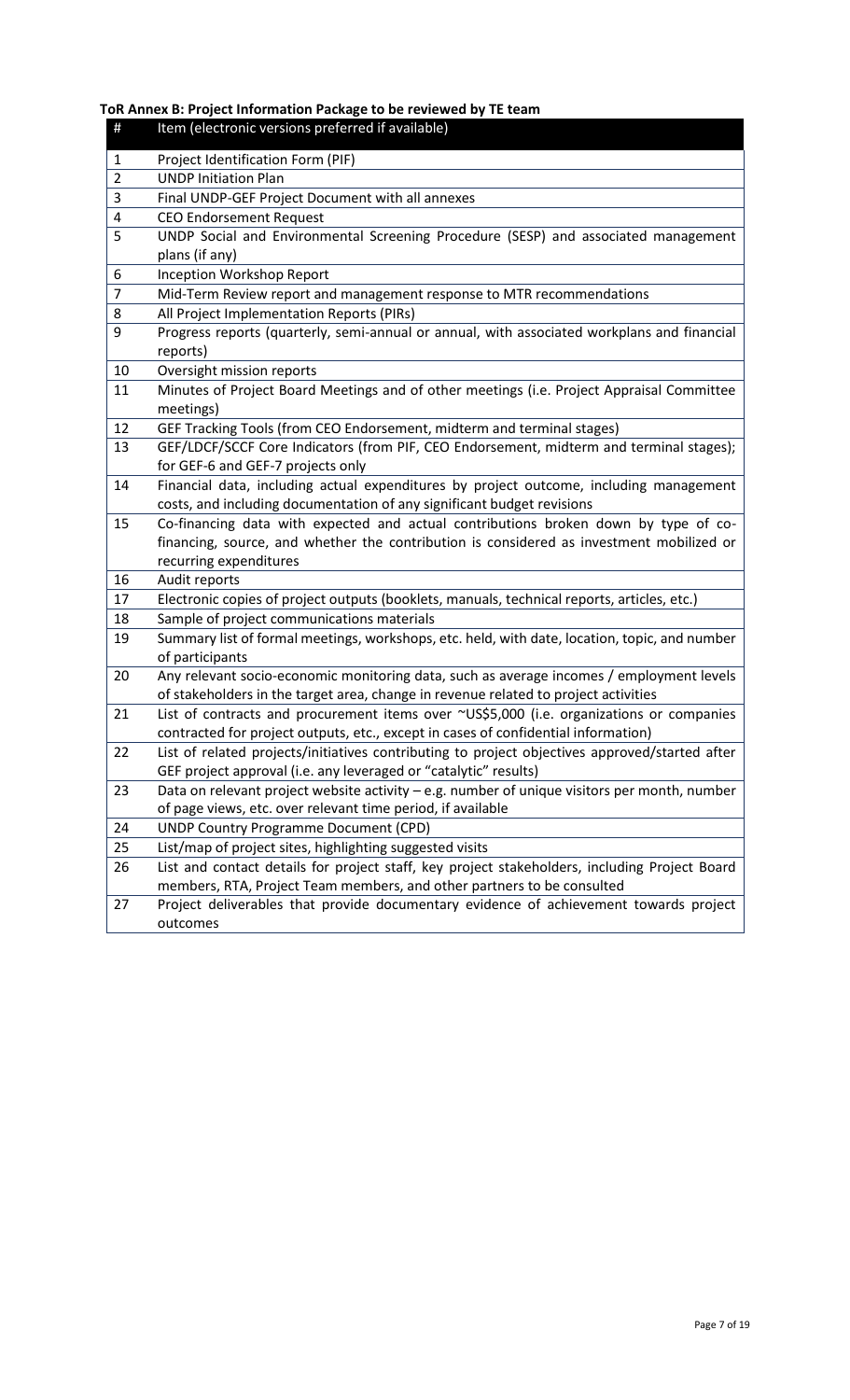# **ToR Annex C: Content of the TE report**

- i. Title page
	- Title of UNDP-supported GEF-financed project
	- UNDP PIMS ID and GEF ID
	- TE timeframe and date of final TE report
	- Region and countries included in the project
	- GEF Focal Area/Strategic Program
	- Executing Agency, Implementing partner and other project partners
	- TE Team members
- ii. Acknowledgements
- iii. Table of Contents
- iv. Acronyms and Abbreviations
- 1. Executive Summary (3-4 pages)
	- Project Information Table
	- Project Description (brief)
	- Evaluation Ratings Table
	- Concise summary of findings, conclusions and lessons learned
	- Recommendations summary table
- 2. Introduction (2-3 pages)
	- Purpose and objective of the TE
	- Scope
	- Methodology
	- Data Collection & Analysis
	- **Ethics**
	- Limitations to the evaluation
		- Structure of the TE report
- 3. Project Description (3-5 pages)
	- Project start and duration, including milestones
	- Development context: environmental, socio-economic, institutional, and policy factors relevant to the project objective and scope
	- Problems that the project sought to address, threats and barriers targeted
	- Immediate and development objectives of the project
	- Expected results
	- Main stakeholders: summary list
	- Theory of Change

## 4. Findings

(in addition to a descriptive assessment, all criteria marked with (\*) must be given a rating1)

- 4.1 Project Design/Formulation
	- Analysis of Results Framework: project logic and strategy, indicators
	- Assumptions and Risks
	- Lessons from other relevant projects (e.g. same focal area) incorporated into project design
	- Planned stakeholder participation
	- Linkages between project and other interventions within the sector
- 4.1 Project Implementation
	- Adaptive management (changes to the project design and project outputs during implementation)
	- Actual stakeholder participation and partnership arrangements
	- Project Finance and Co-finance
	- Monitoring & Evaluation: design at entry (\*), implementation (\*), and overall assessment of M&E (\*)
	- UNDP implementation/oversight (\*) and Implementing Partner execution (\*), overall project implementation/execution (\*), coordination, and operational issues
	- Risk Management, including Social and Environmental Standards (Safeguards)
- 4.2 Project Results and Impacts
	- Progress towards objective and expected outcomes (\*)
	- Relevance (\*)
	- Effectiveness (\*)
	- Efficiency (\*)
	- Overall Outcome (\*)

<sup>&</sup>lt;sup>1</sup> See ToR Annex F for rating scales.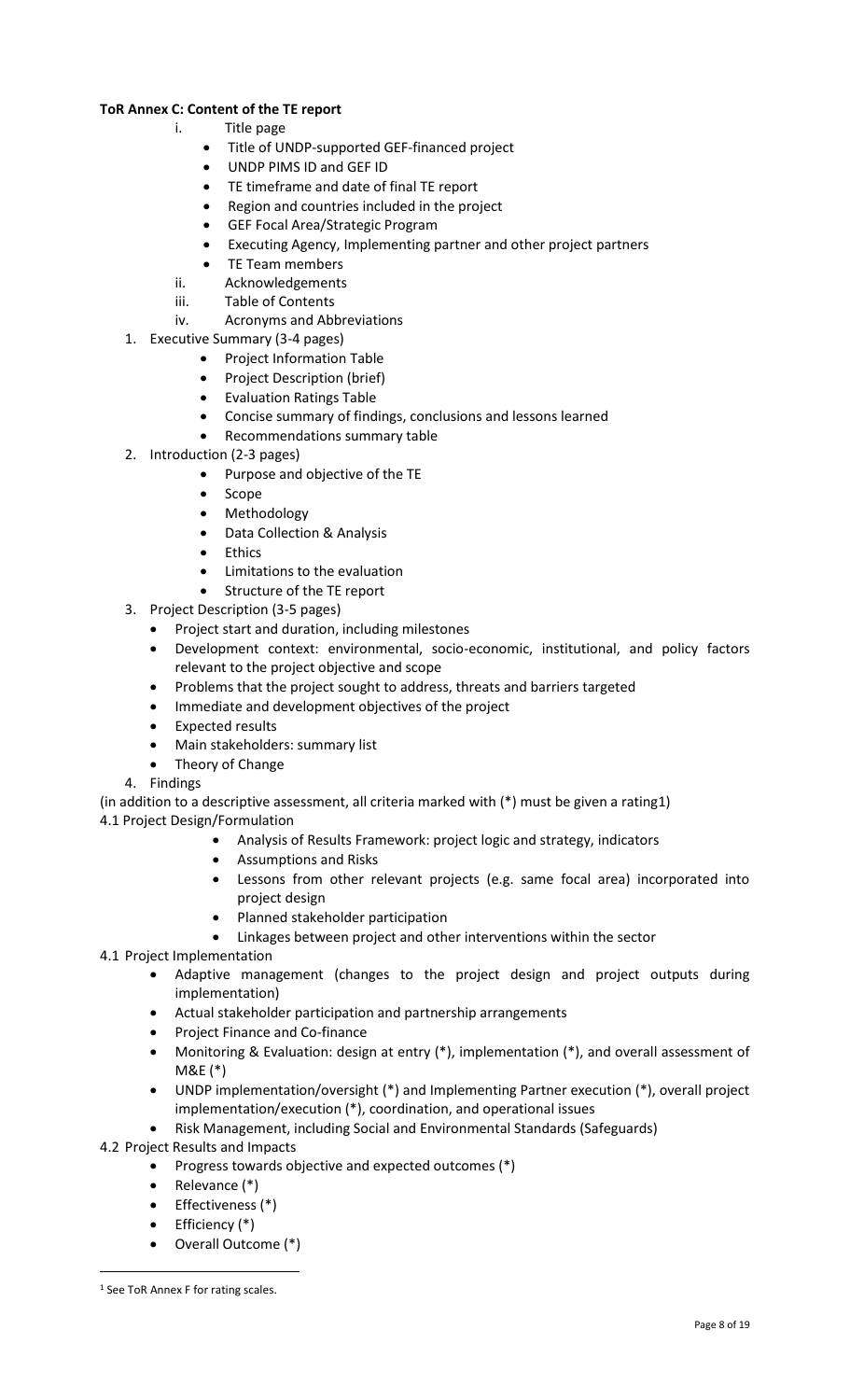- Sustainability: financial (\*), socio-economic (\*), institutional framework and governance (\*), environmental (\*), and overall likelihood (\*)
- Country ownership
- Gender equality and women's empowerment
- Cross-cutting Issues
- GEF Additionality
- Catalytic/Replication Effect
- Progress to Impact
- 5. Main Findings, Conclusions, Recommendations & Lessons
	- Main Findings
	- Conclusions
	- Recommendations
	- Lessons Learned
- 6. Annexes
- TE ToR (excluding ToR annexes)
- TE itinerary, including summary of virtual visits
- List of persons interviewed
- List of documents reviewed
- Evaluation Question Matrix (evaluation criteria with key questions, indicators, sources of data, and methodology)
- Questionnaire used and summary of results
- Co-financing tables (if not include in body of report)
- TE Rating scales
- Signed Evaluation Consultant Agreement form
- Signed UNEG Code of Conduct form
- Signed TE Report Clearance form
- *Annexed in a separate file*: TE Audit Trail
- *Annexed in a separate file:* relevant terminal GEF/LDCF/SCCF Core Indicators or Tracking Tools, as applicable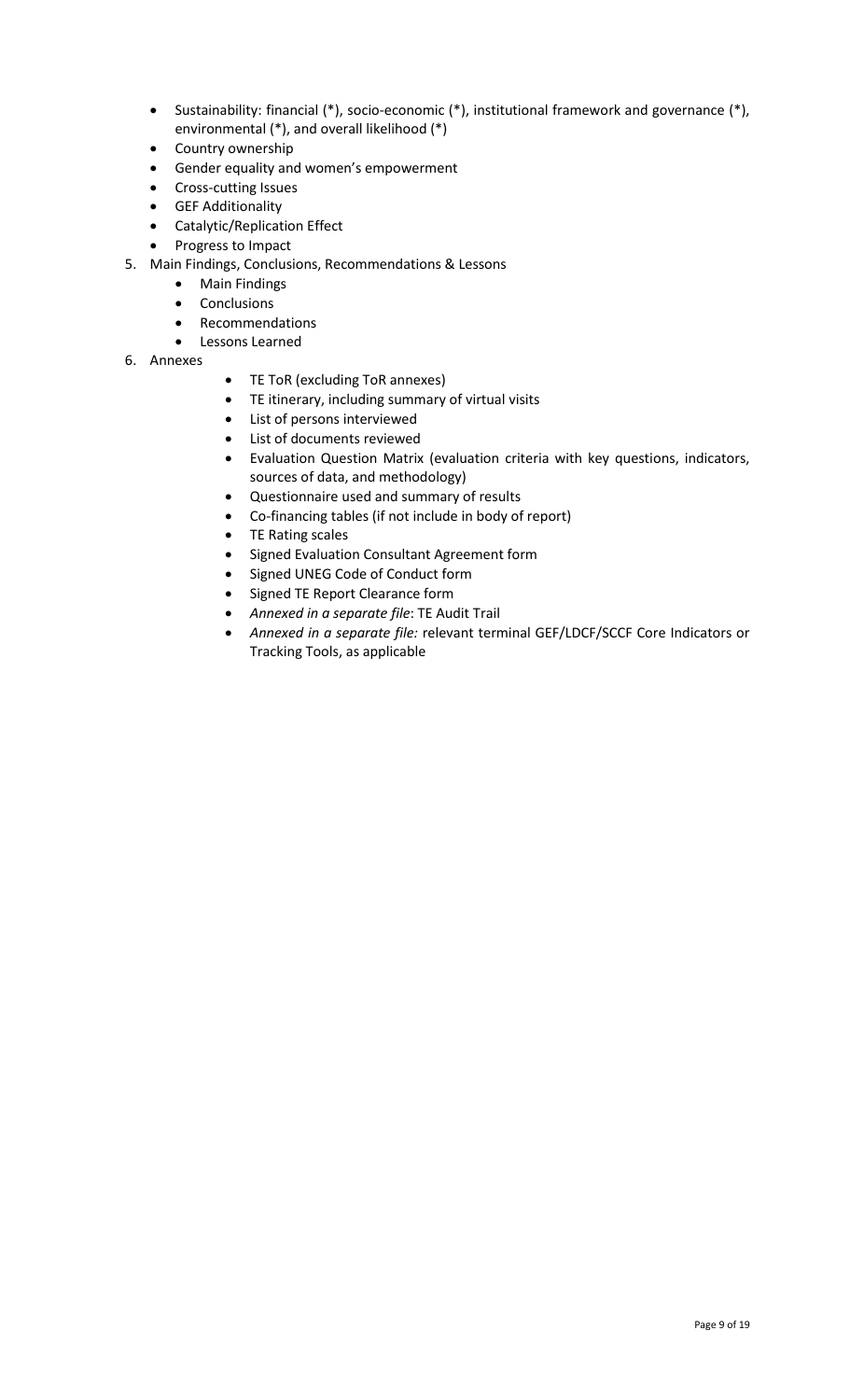# **ToR Annex D: Evaluation Criteria Matrix template**

*This is a generic list, the evaluator can add questions as necessary.*

| <b>Evaluative</b><br><b>Criteria</b><br><b>Questions</b>                                                                                                                                                                                                          | <b>Indicators</b>                                                                                                                                                                                                                                                       | <b>Sources</b>                                                                                                                                                                                      | <b>Methodology</b>                                    |
|-------------------------------------------------------------------------------------------------------------------------------------------------------------------------------------------------------------------------------------------------------------------|-------------------------------------------------------------------------------------------------------------------------------------------------------------------------------------------------------------------------------------------------------------------------|-----------------------------------------------------------------------------------------------------------------------------------------------------------------------------------------------------|-------------------------------------------------------|
|                                                                                                                                                                                                                                                                   | Relevance: How does the project relate to the main objectives of the GEF Focal area, and to the environment and<br>development priorities a the local, regional and national level?                                                                                     |                                                                                                                                                                                                     |                                                       |
| Does<br>the<br>$\bullet$<br>project relate to the<br><b>GEF</b><br>Climate<br>Change<br>focal area and has it<br>designed<br>been<br>to<br>deliver<br>global<br>environmental benefits<br>in line with relevant<br>international<br>climate<br>change objectives? | $\bullet$<br>The project includes the<br><b>GEF</b><br>relevant<br>outcomes,<br>outputs and indicators<br>The project makes explicit<br>links with global climate action<br>goals                                                                                       | $\bullet$<br>Project Document<br><b>GEF</b><br>5<br>Focal<br>$\bullet$<br>Area<br>Strategies<br>PIF                                                                                                 | Desk review                                           |
| Is the project aligned to<br>National development<br>objectives, broadly, and<br>national<br>energy<br>to<br>transition<br>priorities<br>specifically?                                                                                                            | The project design includes explicit<br>links<br>(indicators,<br>outputs,<br>outcomes)<br>national<br>to<br>the<br>development<br>policy/national<br>energy policies.                                                                                                   | $\bullet$<br>Project Document<br>National<br>development<br>$\bullet$<br>strategies (Vision 2030,<br>Medium<br>Term<br>Socio-<br>Economic<br>Framework)<br>Draft Energy Policy,<br>PIF<br>$\bullet$ | Desk review                                           |
| Is the project's<br>of<br>Change<br>Theory<br>relevant to addressing<br>development<br>the<br>challenge(s) identified?                                                                                                                                            | The Theory of Change clearly<br>indicates how project interventions<br>and<br>projected<br>results<br>will<br>contribute to the reduction of the<br>three major barriers to low carbon<br>development<br>(Policy,<br>institutional/technical capacity and<br>financial) | $\bullet$<br>Project Document<br>PIF<br>$\bullet$                                                                                                                                                   | Desk review                                           |
| the<br>project<br>Is<br>aligned<br>appropriately<br>with<br>relevant<br>UN<br>priorities,<br>system<br>including<br>thematic<br>objectives<br>the<br>at<br>national/regional<br>and<br>international levels                                                       | results<br>$\bullet$<br>The<br>project's<br>framework includes relevant<br>thematic<br>outcomes<br>and<br>indicators from the UNDP<br>Strategic Plan, the UNDAF,<br>UNDP CPD and other relevant<br>corporate objectives                                                 | $\bullet$<br><b>Project Document</b><br>UNDP CPD, MSDF, SP                                                                                                                                          | Desk review                                           |
| relevant<br>Have<br>the<br>stakeholders<br>been<br>identified<br>adequately<br>and have their views,<br>needs and rights been<br>considered<br>during<br>design<br>and<br>implementation?                                                                         | The stakeholder mapping and<br>$\bullet$<br>associated engagement plan<br>all<br>relevant<br>includes<br>stakeholders and appropriate<br>modalities for engagement.<br>Planning and implementation have<br>been participatory and inclusive                             | Stakeholder<br>$\bullet$<br>mapping/engagement<br>plan and reporting<br><b>Quarterly Reports</b><br>$\bullet$<br>Annual Reports (PIR)<br>$\bullet$<br>Stakeholder<br>Consultation<br>Reports        |                                                       |
| Have the interventions<br>of the project been<br>adequately considered<br>in the context of other<br>development activities<br>being undertaken in the<br>related<br>or<br>same<br>thematic area                                                                  | A Partnership framework has been<br>developed<br>that<br>incorporates<br>parallel initiatives, key partners<br>and identifies complementarities                                                                                                                         | $\bullet$<br>Project Document<br><b>Quarterly Reports</b><br>$\bullet$<br>Annual Reports (PIR)<br>$\bullet$<br>Stakeholder<br>mapping/engagement<br>plan<br>and reporting                           | Desk Review<br>$\bullet$<br>Stakeholder<br>Interviews |
| Have relevant lessons<br>learned from previous                                                                                                                                                                                                                    | $\bullet$<br>Lessons learned are explicitly<br>identified and integrated into                                                                                                                                                                                           | $\bullet$<br>Project Document                                                                                                                                                                       | Desk Review<br>$\bullet$                              |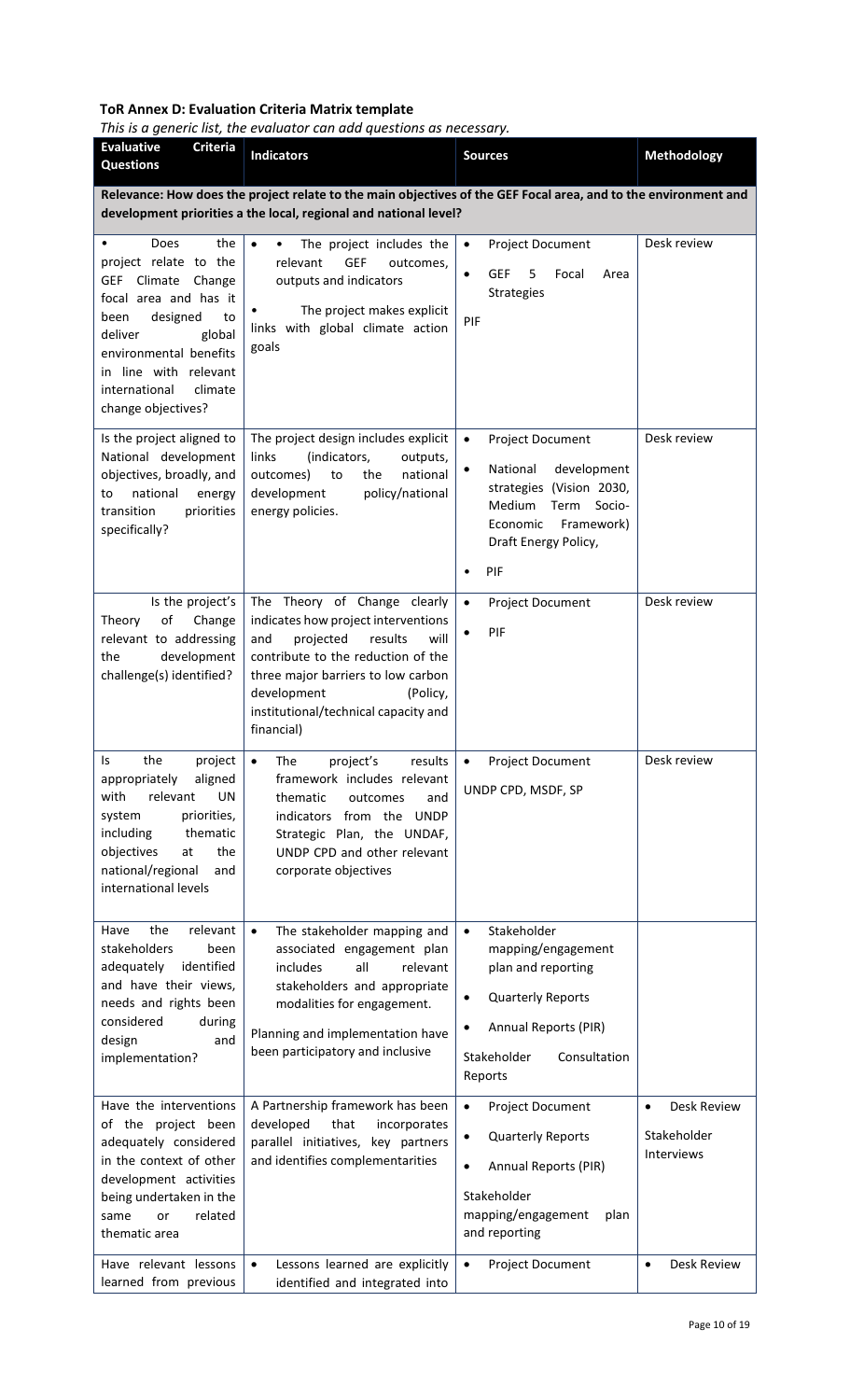| projects informed the<br>design,<br>implementation,<br>risk<br>management<br>and<br>monitoring<br>of<br>the<br>project?<br>Did the project design<br>adequately<br>identify,<br>and<br>design<br>assess<br>appropriate mitigation<br>actions for the potential<br>social<br>and<br>environmental<br>risks<br>posed<br>by<br>its<br>interventions? | all aspects of the Project<br>Document<br>The SES checklist was completed<br>appropriately, and all reasonable<br>identified<br>risks<br>were<br>with<br>appropriate impact and probability<br>ratings<br>and<br>risk<br>mitigation<br>measures specified | PIF<br>Project Document<br>$\bullet$<br><b>SES Annex</b>                                                                                                                                                                                                                          | Stakeholder<br>Interviews<br>Desk Review<br>$\bullet$<br>of Documents                                                                       |
|---------------------------------------------------------------------------------------------------------------------------------------------------------------------------------------------------------------------------------------------------------------------------------------------------------------------------------------------------|-----------------------------------------------------------------------------------------------------------------------------------------------------------------------------------------------------------------------------------------------------------|-----------------------------------------------------------------------------------------------------------------------------------------------------------------------------------------------------------------------------------------------------------------------------------|---------------------------------------------------------------------------------------------------------------------------------------------|
|                                                                                                                                                                                                                                                                                                                                                   | Effectiveness: To what extent have the expected outcomes and objectives of the project been achieved?                                                                                                                                                     |                                                                                                                                                                                                                                                                                   |                                                                                                                                             |
| the<br>Has<br>project<br>achieved its output and<br>outcome<br>level<br>objectives?                                                                                                                                                                                                                                                               | The project has met or exceeded<br>the output and outcome indicator<br>end-of-project targets                                                                                                                                                             | $\bullet$<br><b>Quarterly Reports</b><br>Annual Reports (PIR)<br>$\bullet$<br><b>Monitoring Reports</b><br>$\bullet$<br><b>Beneficiary testimony</b><br>$\bullet$<br>Site visit/field reports<br>Pilot Data Analysis/Reports<br>Project Document (table 8),<br>PIR, tracking tool | · Desk Review of<br>Documents<br>• Interviews with<br>project<br>staff,<br>stakeholders<br>and<br>beneficiaries<br>Site visits              |
| Is the installed solar PV<br>capacity adequate to<br>enable the realization<br>the<br>of<br>intended<br>cumulative reduction in<br>emissions?                                                                                                                                                                                                     | installed<br>The<br>PV<br>capacity<br>is<br>sufficient to achieve the desired<br>emission reduction                                                                                                                                                       | Annual Reports (PIR)<br>$\bullet$<br><b>Monitoring Reports</b><br>$\bullet$<br>Beneficiary testimony<br>$\bullet$<br>Site visit/field reports<br>$\bullet$<br>Pilot Data Analysis/Reports<br>Project Document (table<br>8), PIR, tracking tool                                    | · Desk Review of<br>Documents<br>· Interviews with<br>staff.<br>project<br>stakeholders<br>and<br>beneficiaries<br>Site visits<br>$\bullet$ |
| the<br>Has<br>project<br>achieved<br>direct<br>any<br>Emissions<br>Reductions<br>based on the energy<br>interventions.                                                                                                                                                                                                                            | The project has achieved emission<br>reductions<br>and<br>monitoring<br>is<br>ongoing.                                                                                                                                                                    | Annual Reports (PIR)<br>$\bullet$<br><b>Monitoring Reports</b><br>$\bullet$<br>Beneficiary testimony<br>$\bullet$<br>Site visit/field reports<br>$\bullet$<br>Pilot Data Analysis/Reports<br>Project Document (table<br>8), PIR, tracking tool                                    | · Desk Review of<br>Documents<br>• Interviews with<br>staff,<br>project<br>stakeholders<br>and<br>beneficiaries<br>• Site visits            |
| Were lessons learned<br>captured<br>and<br>integrated into project<br>planning and decision-<br>making?                                                                                                                                                                                                                                           | learned<br>Lessons<br>have<br>been<br>captured periodically and/or at<br>project end                                                                                                                                                                      | $\bullet$<br>Steering<br>Committee<br><b>Meeting Minutes</b><br><b>Quarterly Reports</b><br>$\bullet$<br>Annual Reports (PIR)                                                                                                                                                     | · Desk Review of<br>Documents<br>Interviews<br>with<br>staff,<br>project<br>stakeholders<br>and<br>beneficiaries                            |
| How well were risks<br>(including<br>those<br>identified in the Social                                                                                                                                                                                                                                                                            | defined<br>$\bullet$<br>clearly<br>risk<br>A<br>identification,<br>categorization                                                                                                                                                                         | <b>ATLAS Risk Log</b><br>$\bullet$<br><b>M&amp;E Reports</b>                                                                                                                                                                                                                      | · Desk Review of<br><b>Documents</b>                                                                                                        |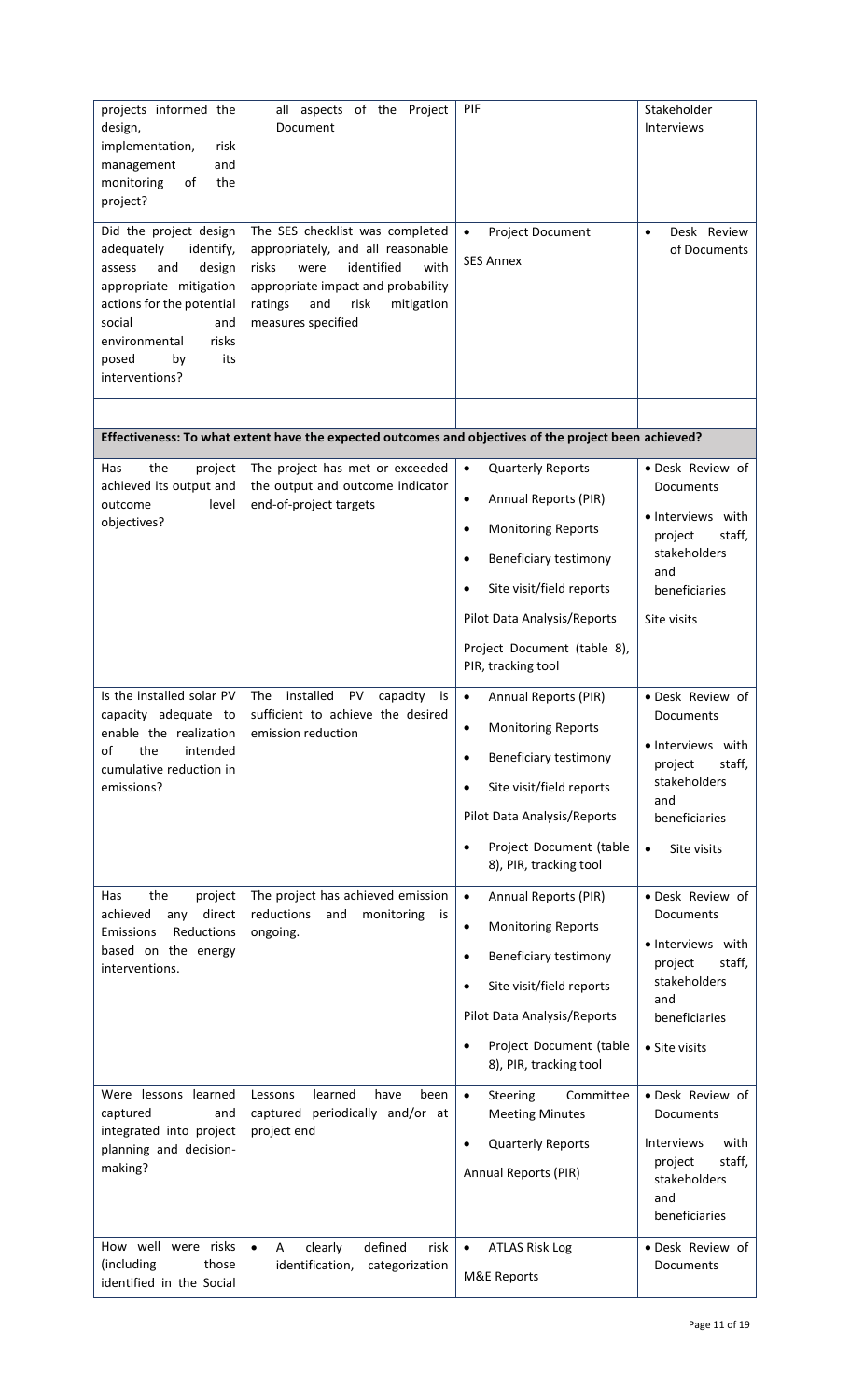| Environmental<br>and<br>(SES)<br>Screening<br>Checklist), assumptions<br>impact<br>drivers<br>and<br>being managed?<br>relevant<br>Were<br>from<br>counterparts<br>government and civil<br>involved<br>society<br>in<br>project<br>implementation,<br>including as part of the<br>project<br>steering                                                                                                                                     | mitigation<br>and<br>strategy<br>(updated risk log in ATLAS)<br>The<br>steering<br>committee<br>included<br>participation<br>representatives<br>from<br>key<br>institutions in Government                                                                                                                                                                                                                 | <b>Steering Committee Meeting</b><br><b>Minutes</b>                                                                                                                                                                                                                                    | Interviews<br>with<br>staff,<br>project<br>stakeholders<br>and<br>beneficiaries<br><b>Interviews</b><br>with<br>project<br>staff,<br>stakeholders and<br>beneficiaries |
|-------------------------------------------------------------------------------------------------------------------------------------------------------------------------------------------------------------------------------------------------------------------------------------------------------------------------------------------------------------------------------------------------------------------------------------------|-----------------------------------------------------------------------------------------------------------------------------------------------------------------------------------------------------------------------------------------------------------------------------------------------------------------------------------------------------------------------------------------------------------|----------------------------------------------------------------------------------------------------------------------------------------------------------------------------------------------------------------------------------------------------------------------------------------|------------------------------------------------------------------------------------------------------------------------------------------------------------------------|
| committee?<br>the<br>project<br>Has<br>contributed directly to<br>changes<br>any<br>in<br>legislation or policy in<br>line with the project's<br>objectives?                                                                                                                                                                                                                                                                              | Draft legislation has<br>been<br>$\bullet$<br>developed<br>or<br>enacted<br>to<br>the<br>reduction<br>of<br>catalyse<br>the<br>barriers<br>to<br>increased<br>of<br>renewable<br>penetration<br>efficient<br>energy/energy<br>technologies                                                                                                                                                                | Draft legislation<br>$\bullet$<br><b>Policy Documents</b><br>$\bullet$<br>Action/Implementation Plans                                                                                                                                                                                  | · Desk Review of<br>Documents<br>Stakeholder<br>consultation                                                                                                           |
| Is there evidence that<br>the project outcomes<br>contributed<br>have<br>to<br>better preparations to<br>with<br>natural<br>cope<br>disasters?                                                                                                                                                                                                                                                                                            | The<br>directly<br>project<br>has<br>contributed to reductions in one or<br>vulnerabilities<br>associated<br>more<br>with natural disasters                                                                                                                                                                                                                                                               | $\bullet$<br><b>Quarterly Reports</b><br>Annual Reports (PIR)<br>٠<br>Stakeholder/beneficiary<br>testimony                                                                                                                                                                             | • Desk Review of<br>Documents<br><b>Interviews</b><br>with<br>project<br>staff,<br>stakeholders<br>and<br>beneficiaries                                                |
| the<br>Has<br>project<br>carefully considered the<br>thematic issues related<br>to human rights? In<br>has<br>the<br>particular,<br>project sought to and<br>actively<br>pursued<br>equality of access to<br>clean energy services<br>and opportunities for<br>women and men (i.e.<br>team<br>project<br>gender-<br>composition,<br>related<br>aspects<br>of<br>pollution<br>impacts,<br>stakeholder outreach to<br>women's groups, etc.) | A gender mainstreaming plan<br>$\bullet$<br>was completed<br>The project results framework<br>$\bullet$<br>incorporated<br>gender<br>has<br>equality considerations,<br>as<br>relevant.<br>$\bullet$<br>Multi-dimensional<br>poverty<br>explicit<br>reduction<br>is<br>an<br>objective<br>The project prioritized the most<br>vulnerable as key beneficiaries                                             | Gender<br>$\bullet$<br>Mainstreaming<br>Plan<br>Project Document<br>$\bullet$<br>Stakeholder<br>analysis<br>and<br>engagement plan                                                                                                                                                     | · Desk Review of<br>Documents<br>Stakeholder<br>consultation                                                                                                           |
|                                                                                                                                                                                                                                                                                                                                                                                                                                           | Efficiency: Was the project implemented efficiently, in line with international and national norms and standards?                                                                                                                                                                                                                                                                                         |                                                                                                                                                                                                                                                                                        |                                                                                                                                                                        |
| Did the project adjust<br>dynamically to reflect<br>changing<br>national<br>priorities/external<br>evaluations<br>during<br>implementation<br>to<br>it<br>ensure<br>remained<br>relevant?                                                                                                                                                                                                                                                 | demonstrated<br>$\bullet$<br>project<br>The<br>adaptive management<br>and<br>changes were integrated into<br>project<br>planning<br>and<br>implementation<br>through<br>adjustments to annual work<br>plans, budgets and activities<br>Changes to AWP/Budget were<br>$\bullet$<br>made based on mid-term or<br>other external evaluation<br>Any changes to the project's<br>planned<br>activities<br>were | <b>Annual Work Plans</b><br>$\bullet$<br>Steering<br>Committee<br>$\bullet$<br><b>Meeting Reports</b><br>$\bullet$<br><b>Quarterly Reports</b><br>Annual Reports (PIR)<br>$\bullet$<br>Stakeholder/beneficiary<br>$\bullet$<br>testimony<br>Revised<br>Project<br>Results<br>Framework | • Desk Review<br>Interviews<br>with<br>project<br>staff,<br>stakeholders<br>and<br>beneficiaries                                                                       |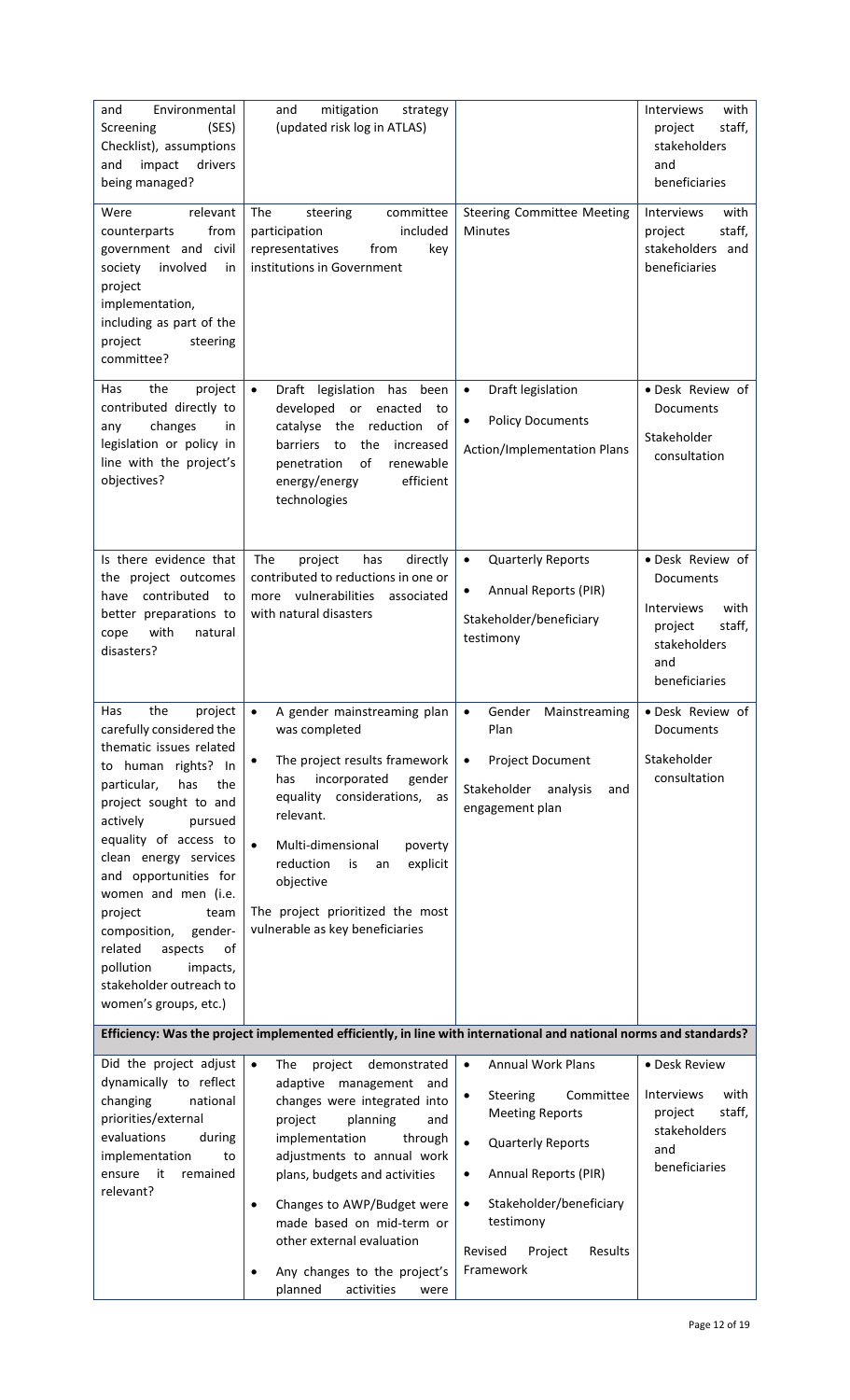|                                                                                                                                                                                                                                                                        | approved by the<br>Steering<br>Committee                                                                                                                                                                                                                                                                                                                                                                                                                     |                                                                                                                                                                                                                    |                                                                                                                         |
|------------------------------------------------------------------------------------------------------------------------------------------------------------------------------------------------------------------------------------------------------------------------|--------------------------------------------------------------------------------------------------------------------------------------------------------------------------------------------------------------------------------------------------------------------------------------------------------------------------------------------------------------------------------------------------------------------------------------------------------------|--------------------------------------------------------------------------------------------------------------------------------------------------------------------------------------------------------------------|-------------------------------------------------------------------------------------------------------------------------|
|                                                                                                                                                                                                                                                                        | substantive<br>Any<br>changes<br>(outcome-level changes) approved<br>by the Steering Committee and<br>donor, as required                                                                                                                                                                                                                                                                                                                                     |                                                                                                                                                                                                                    |                                                                                                                         |
| To what extent were<br>the<br>Project<br>results<br>with<br>delivered<br>the<br>for<br>greatest<br>value<br>money?                                                                                                                                                     | Value for money analyses,<br>$\bullet$<br>for<br>information,<br>requests<br>market surveys and<br>other<br>intelligence<br>market<br>were<br>for<br>undertaken<br>key<br>procurements.<br>Procurement<br>done<br>is<br>on<br>a<br>competitive basis, where relevant.                                                                                                                                                                                        | RFI,<br>VFM,<br>Market<br>$\bullet$<br>Surveys<br>Evaluation<br>Procurement<br>Documents                                                                                                                           | • Desk Review<br>Interviews<br>with<br>project staff and<br>government<br>stakeholders                                  |
| Was<br>co-financing<br>adequately estimated<br>during project design<br>(sources, type, value,<br>relevance),<br>tracked<br>during implementation<br>and what were<br>the<br>for<br>reasons<br>any<br>differences<br>between<br>expected and realised<br>co-financing? | Co-financing was realized in<br>$\bullet$<br>keeping<br>with<br>original<br>estimates<br>Co-financing<br>tracked<br>was<br>continuously throughout the<br>project lifecycle and deviations<br>identified<br>and<br>alternative<br>sources identified<br>Co-financiers<br>were<br>actively<br>engaged<br>throughout<br>project<br>implementation                                                                                                              | <b>Annual Work Plans</b><br>$\bullet$<br>Steering<br>Committee<br>$\bullet$<br><b>Meeting Reports</b><br><b>Quarterly Reports</b><br>$\bullet$<br>Annual Reports (PIR)                                             | • Desk Review of<br>Documents<br><b>Interviews</b><br>with<br>project<br>staff,<br>stakeholders<br>and<br>beneficiaries |
| the<br>of<br>Was<br>level<br>implementation<br>support provided<br>by<br>UNDP adequate and in<br>with<br>the<br>keeping<br>implementation<br>modality<br>and<br>any<br>related agreements (i.e.<br>LOA)?                                                               | $\bullet$<br>Technical<br>support<br>the<br>to<br>Executing Agency and project<br>team were timely and of<br>acceptable quality.<br>Management<br>inputs<br>and<br>processes, including budgeting and<br>procurement, were adequate                                                                                                                                                                                                                          | LOA<br>(s)/Cooperation<br>$\bullet$<br>Agreement(s)<br><b>UNDP</b><br>project support<br>(emails,<br>documents<br>procurement/recruitme<br>nt documents)<br>Quarterly Reports<br>$\bullet$<br>Annual Reports (PIR) | Desk Review<br>$\bullet$<br>of Documents<br>Interviews<br>with<br>staff.<br>project<br>UNDP personnel                   |
| Have the capacities of<br>the<br>executing<br>institution(s)<br>and<br>counterparts<br>been<br>properly<br>considered<br>when the project was<br>designed?                                                                                                             | $\bullet$<br>An<br>ex-ante<br>analysis<br>was<br>undertaken of the internal<br>framework<br>control<br>and<br>internal capacities of the IP<br>An ex-ante capacity analysis<br>٠<br>undertaken<br>of<br>key<br>was<br>explicit<br>with<br>partners<br>for<br>responsibilities<br>implementation<br>project<br>of<br>funds<br>The cash transfer modality and<br>implementation<br>modality<br>appropriately reflected the findings<br>of any ex-ante analyses | <b>HACT Assessment(s)</b><br>$\bullet$<br><b>Capacity Assessments</b><br>٠                                                                                                                                         | Desk Review                                                                                                             |
| Has the M&E plan been<br>well-formulated,<br>and<br>has it served as an<br>effective<br>tool<br>to<br>support<br>project<br>implementation.                                                                                                                            | The M&E plan has an adequate<br>$\bullet$<br>budget and was adequately<br>funded<br>The logical framework was<br>٠<br>used during implementation<br>as a management and M&E<br>tool                                                                                                                                                                                                                                                                          | Project Document<br>$\bullet$<br>M&E Plan<br>$\bullet$<br>AWPs<br>٠<br>$\bullet$<br><b>FACE forms</b><br>Narrative<br>Quarterly<br>$\bullet$<br>Reports                                                            | Desk Review<br>$\bullet$<br>of Documents<br>with<br>Interviews<br>project staff and<br>government<br>stakeholders       |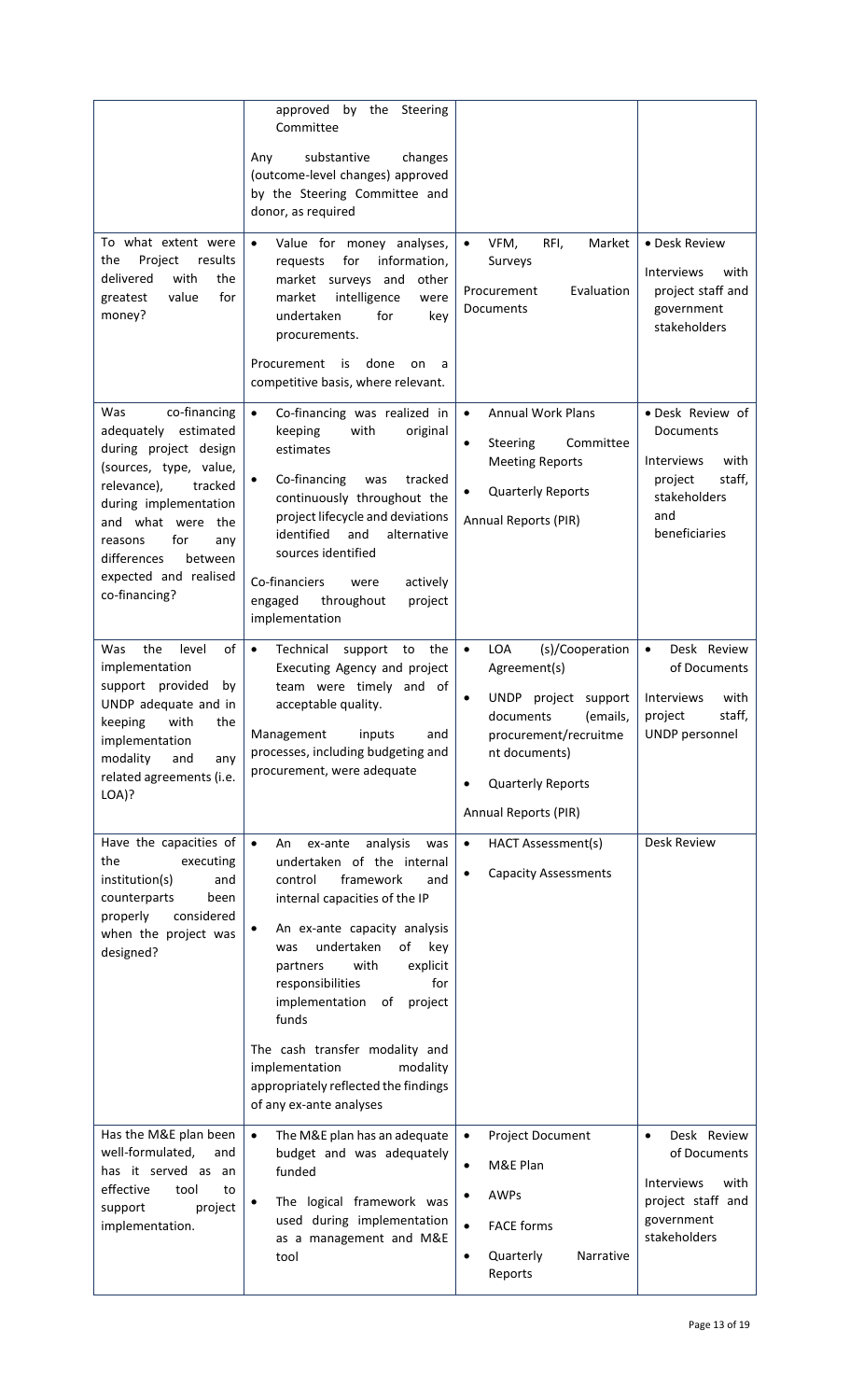| the<br>Has<br>project                                                                                                                                                                                                     | There was compliance with<br>٠<br>the financial and narrative<br>reporting<br>requirements<br>(timeliness and quality)<br>Monitoring and reporting has been<br>at both the activity and results<br>levels<br>Use of national systems was in<br>$\bullet$                     | Site visit reports<br>Procurement/Recruitme<br>$\bullet$                     | Desk Review<br>$\bullet$                                                              |
|---------------------------------------------------------------------------------------------------------------------------------------------------------------------------------------------------------------------------|------------------------------------------------------------------------------------------------------------------------------------------------------------------------------------------------------------------------------------------------------------------------------|------------------------------------------------------------------------------|---------------------------------------------------------------------------------------|
| adequately<br>used<br>relevant<br>national<br>systems (procurement,<br>recruitment, payments)<br>for<br>project<br>implementation where<br>possible?                                                                      | keeping with relevant national<br>requirements<br>and<br>internal<br>control frameworks<br>Management<br>financial<br>of<br>resources has been in line with<br>accounting best practice<br>Management of project assets has<br>been in line with accounting best<br>practice | nt reports<br><b>FACE forms</b><br><b>CDRs</b>                               | of Documents<br>Interviews<br>with<br>project staff and<br>government<br>stakeholders |
| financial<br>Were<br>audit/spot<br>check<br>findings<br>adequately<br>addressed and relevant<br>made<br>changes<br>to<br>financial<br>improve<br>management?                                                              | $\bullet$<br>Appropriate<br>management<br>associated<br>responses<br>and<br>actions were taken in response<br>to audit/spot check findings.<br>Successive audits demonstrated<br>financial<br>improvements<br>in<br>management practices                                     | <b>Project Audit Reports</b><br>$\bullet$                                    | Desk Review                                                                           |
| sustaining long-term project results?                                                                                                                                                                                     | Sustainability: To what extent are there financial, institutional, socio-political, and/or environmental risks to                                                                                                                                                            |                                                                              |                                                                                       |
| Are there financial<br>risks<br>that<br>may<br>the<br>jeopardize<br>sustainability<br>of<br>project outcomes?                                                                                                             | The exit strategy includes explicit<br>interventions to ensure financial<br>sustainability of relevant activities                                                                                                                                                            | <b>Project Exit Strategy</b><br>$\bullet$<br>Risk Log                        | <b>Desk Review</b>                                                                    |
| the<br>Do<br>legal<br>frameworks,<br>policies,<br>and<br>governance<br>structures<br>and<br>processes within which<br>the project operates<br>pose risks that may<br>jeopardize<br>sustainability of project<br>benefits? | The exit strategy identifies relevant<br>socio-political risks and includes<br>explicit interventions to mitigate<br>same                                                                                                                                                    | <b>Project Exit Strategy</b><br>$\bullet$<br>Risk Log                        | Desk Review                                                                           |
| Have key stakeholders<br>identified their interest<br>project<br>benefits<br>in<br>beyond project-end and<br>accepted responsibility<br>ensuring<br>that<br>for<br>benefits<br>project<br>continue to flow?               | Key stakeholders are assigned<br>$\bullet$<br>specific, agreed roles and<br>responsibilities outlined in the<br>exit strategy<br>MOU(s)<br>exist<br>for<br>on-going<br>monitoring,<br>maintenance<br>and<br>oversight of phased down or<br>phased over activities            | <b>Project Exit Strategy</b><br>$\bullet$<br>Risk Log<br>$\bullet$<br>MOU(s) | Desk Review                                                                           |
| there<br>Are<br>ongoing<br>activities that may pose<br>environmental<br>an<br>the<br>threat<br>to<br>sustainability of project<br>outcomes?                                                                               | The exit strategy identifies relevant<br>environmental risks and includes<br>explicit interventions to mitigate<br>same                                                                                                                                                      | <b>Project Exit Strategy</b><br>$\bullet$<br>Risk Log                        | <b>Desk Review</b>                                                                    |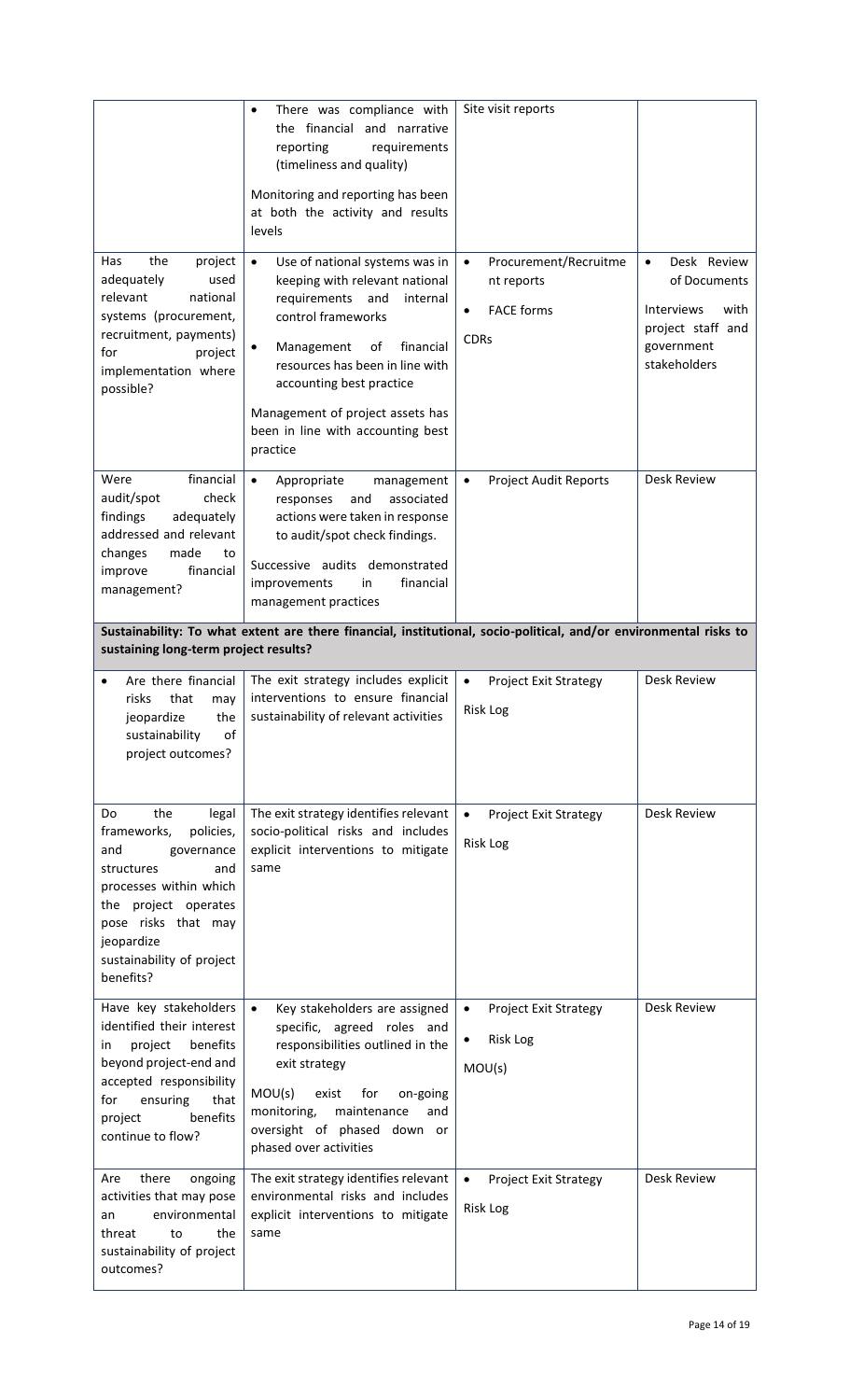| Gender equality and women's empowerment: How did the project contribute to gender equality and women's<br>empowerment?                                                                         |                                                                                                                                                                               |                                                                                                                                                 |                                                         |  |  |
|------------------------------------------------------------------------------------------------------------------------------------------------------------------------------------------------|-------------------------------------------------------------------------------------------------------------------------------------------------------------------------------|-------------------------------------------------------------------------------------------------------------------------------------------------|---------------------------------------------------------|--|--|
|                                                                                                                                                                                                |                                                                                                                                                                               |                                                                                                                                                 |                                                         |  |  |
| Impact: Are there indications that the project has contributed to, or enabled progress toward reduced<br>environmental stress and/or improved ecological status?                               |                                                                                                                                                                               |                                                                                                                                                 |                                                         |  |  |
| verifiable<br>Are<br>there<br>improvements<br>in<br>ecological status, or<br>reductions in ecological<br>stress, that can be<br>linked<br>directly<br>to<br>project interventions              | The<br>project<br>has<br>contributed<br>directly to improved ecological<br>conditions, including through<br>reduced GHG emissions for energy<br>generation and transportation | Quarterly/<br>Semi-annual<br>$\bullet$<br>Reports<br>Annual Reports (PIR)<br>٠<br><b>Monitoring Reports</b><br>٠<br>Pilot Data Analysis/Reports | Desk Review<br>$\bullet$<br>Stakeholder<br>Consultation |  |  |
| (Expand the table to include questions for all criteria being assessed: Monitoring & Evaluation, UNDP<br>oversight/implementation, Implementing Partner Execution, cross-cutting issues, etc.) |                                                                                                                                                                               |                                                                                                                                                 |                                                         |  |  |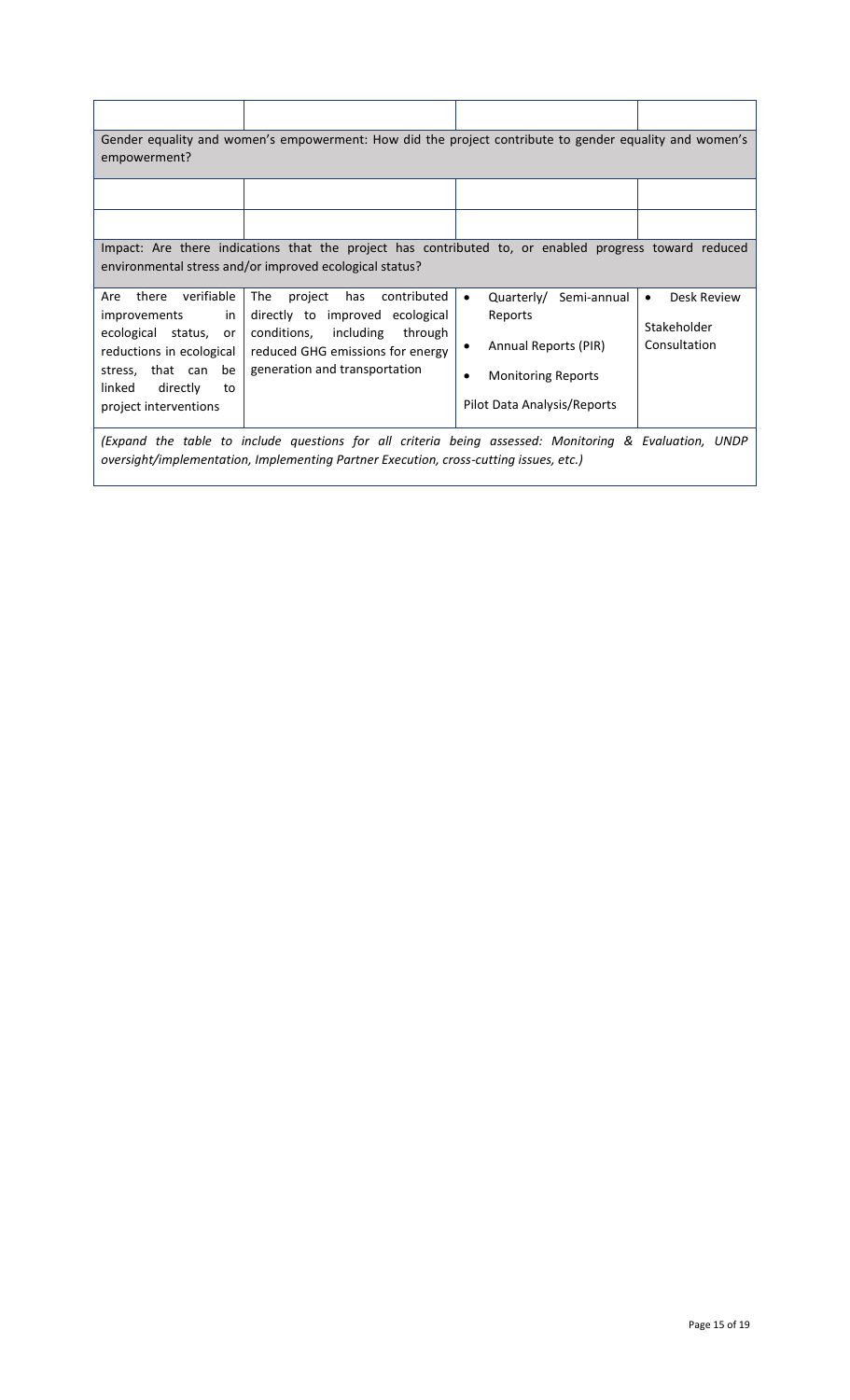### **ToR Annex E: UNEG Code of Conduct for Evaluators**

Independence entails the ability to evaluate without undue influence or pressure by any party (including the hiring unit) and providing evaluators with free access to information on the evaluation subject. Independence provides legitimacy to and ensures an objective perspective on evaluations. An independent evaluation reduces the potential for conflicts of interest which might arise with self-reported ratings by those involved in the management of the project being evaluated. Independence is one of ten general principles for evaluations (together with internationally agreed principles, goals and targets: utility, credibility, impartiality, ethics, transparency, human rights and gender equality, national evaluation capacities, and professionalism).

### **Evaluators/Consultants:**

- 1. Must present information that is complete and fair in its assessment of strengths and weaknesses so that decisions or actions taken are well founded.
- 2. Must disclose the full set of evaluation findings along with information on their limitations and have this accessible to all affected by the evaluation with expressed legal rights to receive results.
- 3. Should protect the anonymity and confidentiality of individual informants. They should provide maximum notice, minimize demands on time, and respect people's right not to engage. Evaluators must respect people's right to provide information in confidence, and must ensure that sensitive information cannot be traced to its source. Evaluators are not expected to evaluate individuals, and must balance an evaluation of management functions with this general principle.
- 4. Sometimes uncover evidence of wrongdoing while conducting evaluations. Such cases must be reported discreetly to the appropriate investigative body. Evaluators should consult with other relevant oversight entities when there is any doubt about if and how issues should be reported.
- 5. Should be sensitive to beliefs, manners and customs and act with integrity and honesty in their relations with all stakeholders. In line with the UN Universal Declaration of Human Rights, evaluators must be sensitive to and address issues of discrimination and gender equality. They should avoid offending the dignity and self-respect of those persons with whom they come in contact in the course of the evaluation. Knowing that evaluation might negatively affect the interests of some stakeholders, evaluators should conduct the evaluation and communicate its purpose and results in a way that clearly respects the stakeholders' dignity and self-worth.
- 6. Are responsible for their performance and their product(s). They are responsible for the clear, accurate and fair written and/or oral presentation of study imitations, findings and recommendations.
- 7. Should reflect sound accounting procedures and be prudent in using the resources of the evaluation.
- 8. Must ensure that independence of judgement is maintained, and that evaluation findings and recommendations are independently presented.
- 9. Must confirm that they have not been involved in designing, executing or advising on the project being evaluated and did not carry out the project's Mid-Term Review.

**Evaluation Consultant Agreement Form**

Agreement to abide by the Code of Conduct for Evaluation in the UN System:

Name of Evaluator:

Name of Consultancy Organization (where relevant): \_

I confirm that I have received and understood and will abide by the United Nations Code of Conduct for Evaluation.

Signed at \_\_\_\_\_\_\_\_\_\_\_\_\_\_\_\_\_\_\_\_\_\_\_\_\_\_\_\_\_\_\_\_\_\_ (Place) on \_\_\_\_\_\_\_\_\_\_\_\_\_\_\_\_\_\_\_\_\_\_ (Date)

Signature: \_\_\_\_\_\_\_\_\_\_\_\_\_\_\_\_\_\_\_\_\_\_\_\_\_\_\_\_\_\_\_\_\_\_\_\_\_\_\_\_\_\_\_\_\_\_\_\_\_\_\_\_\_\_\_\_\_\_\_\_\_\_\_\_\_\_\_\_\_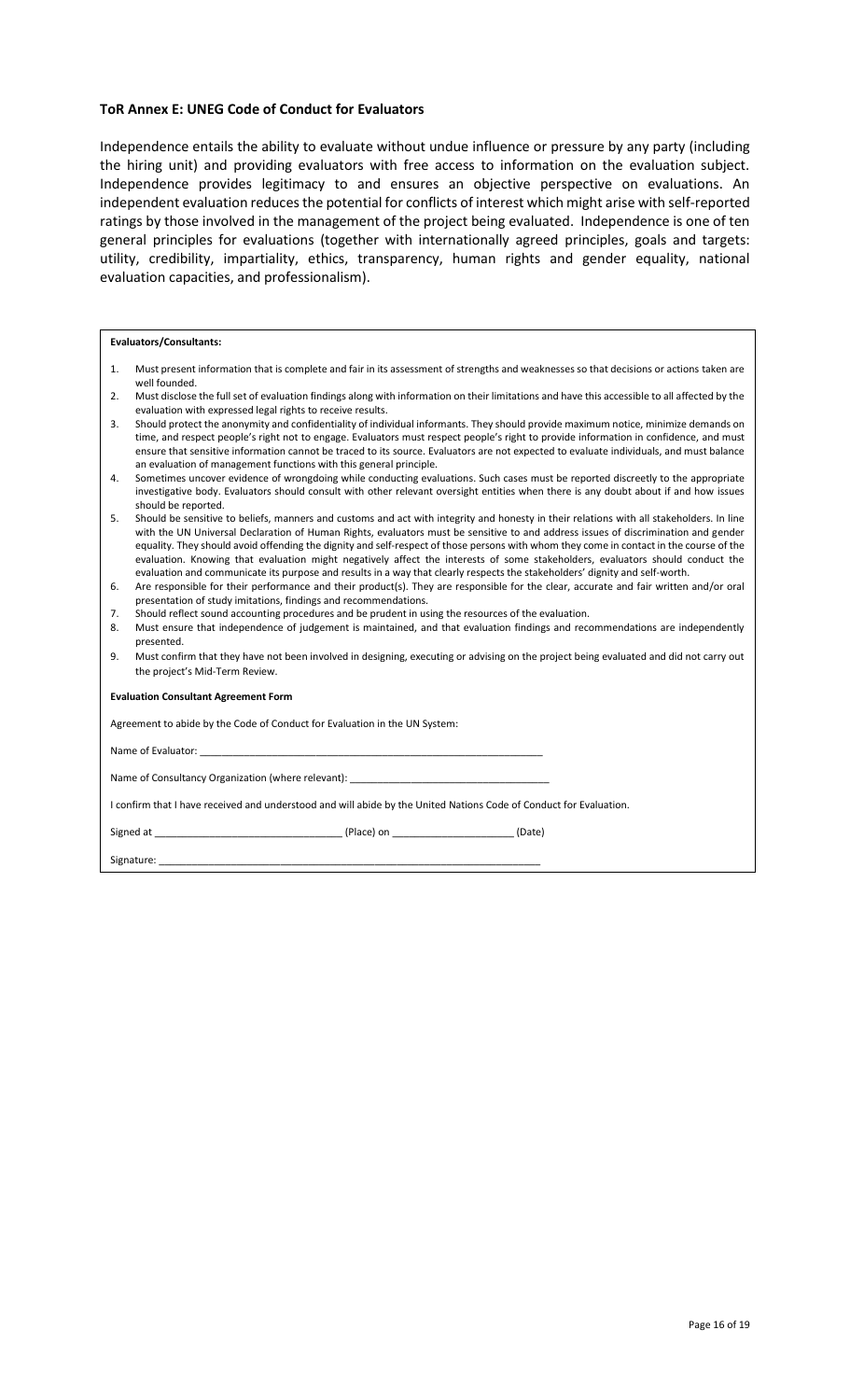**ToR Annex F: TE Rating Scales**

| Ratings for Outcomes, Effectiveness, Efficiency,                                                                                                                                                                                                                                                                                                                                                                                                                         | Sustainability ratings:                                                                                                                                                                                                                                                                                                                                                     |
|--------------------------------------------------------------------------------------------------------------------------------------------------------------------------------------------------------------------------------------------------------------------------------------------------------------------------------------------------------------------------------------------------------------------------------------------------------------------------|-----------------------------------------------------------------------------------------------------------------------------------------------------------------------------------------------------------------------------------------------------------------------------------------------------------------------------------------------------------------------------|
| M&E, Implementation/Oversight, Execution,                                                                                                                                                                                                                                                                                                                                                                                                                                |                                                                                                                                                                                                                                                                                                                                                                             |
| Relevance                                                                                                                                                                                                                                                                                                                                                                                                                                                                |                                                                                                                                                                                                                                                                                                                                                                             |
| 6 = Highly Satisfactory (HS): exceeds expectations<br>and/or no shortcomings<br>$5 =$ Satisfactory (S): meets expectations and/or no<br>or minor shortcomings<br>4 = Moderately Satisfactory (MS): more or less<br>meets expectations and/or some shortcomings<br>3 = Moderately Unsatisfactory (MU): somewhat<br>below<br>expectations and/or significant<br>shortcomings<br>$2 =$ Unsatisfactory (U): substantially<br>below<br>expectations and/or major shortcomings | $4$ = Likely (L): negligible risks to sustainability<br>3 = Moderately Likely (ML): moderate risks to<br>sustainability<br>2 = Moderately Unlikely (MU): significant risks to<br>sustainability<br>$1 =$ Unlikely (U): severe risks to sustainability<br>Unable to Assess ( $U/A$ ): Unable to assess the<br>expected incidence and magnitude of risks to<br>sustainability |
| 1 = Highly Unsatisfactory (HU):<br>severe                                                                                                                                                                                                                                                                                                                                                                                                                                |                                                                                                                                                                                                                                                                                                                                                                             |
| shortcomings                                                                                                                                                                                                                                                                                                                                                                                                                                                             |                                                                                                                                                                                                                                                                                                                                                                             |
| Unable to Assess (U/A): available information                                                                                                                                                                                                                                                                                                                                                                                                                            |                                                                                                                                                                                                                                                                                                                                                                             |
| does not allow an assessment                                                                                                                                                                                                                                                                                                                                                                                                                                             |                                                                                                                                                                                                                                                                                                                                                                             |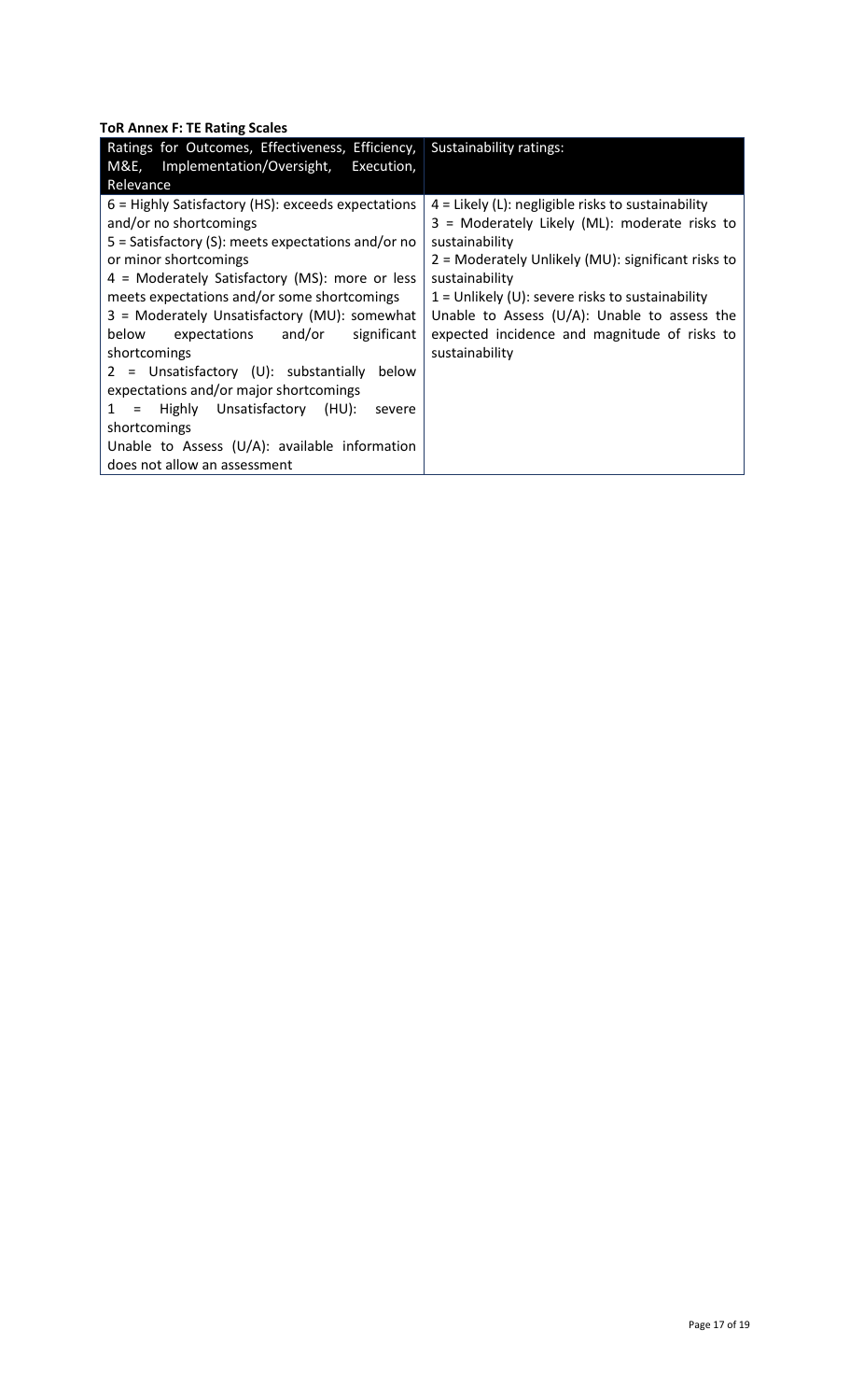| <b>ToR Annex G: TE Report Clearance Form</b> |
|----------------------------------------------|
|----------------------------------------------|

| Terminal Evaluation Report for Project BRA/16/G31 - Fourth National Communication and Biennial<br>Update Reports to the United Nations Framework Convention on Climate Change (UNFCCC) - (PIMS<br>5187. |  |
|---------------------------------------------------------------------------------------------------------------------------------------------------------------------------------------------------------|--|
| <b>Reviewed and Cleared By:</b>                                                                                                                                                                         |  |
| <b>Commissioning Unit (M&amp;E Focal Point)</b>                                                                                                                                                         |  |
|                                                                                                                                                                                                         |  |
|                                                                                                                                                                                                         |  |
|                                                                                                                                                                                                         |  |
| <b>Regional Technical Advisor (Nature, Climate and Energy)</b>                                                                                                                                          |  |
|                                                                                                                                                                                                         |  |
|                                                                                                                                                                                                         |  |
|                                                                                                                                                                                                         |  |